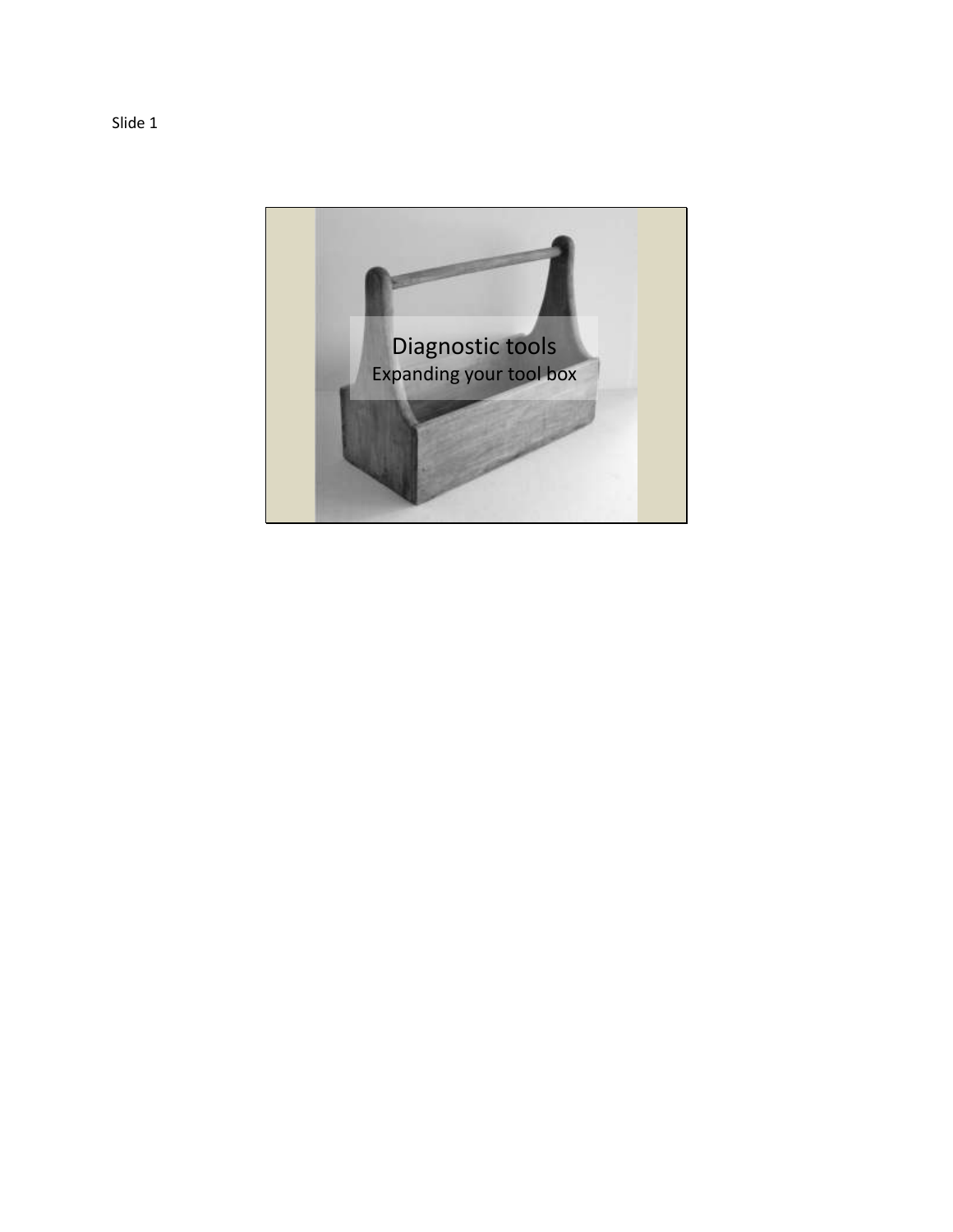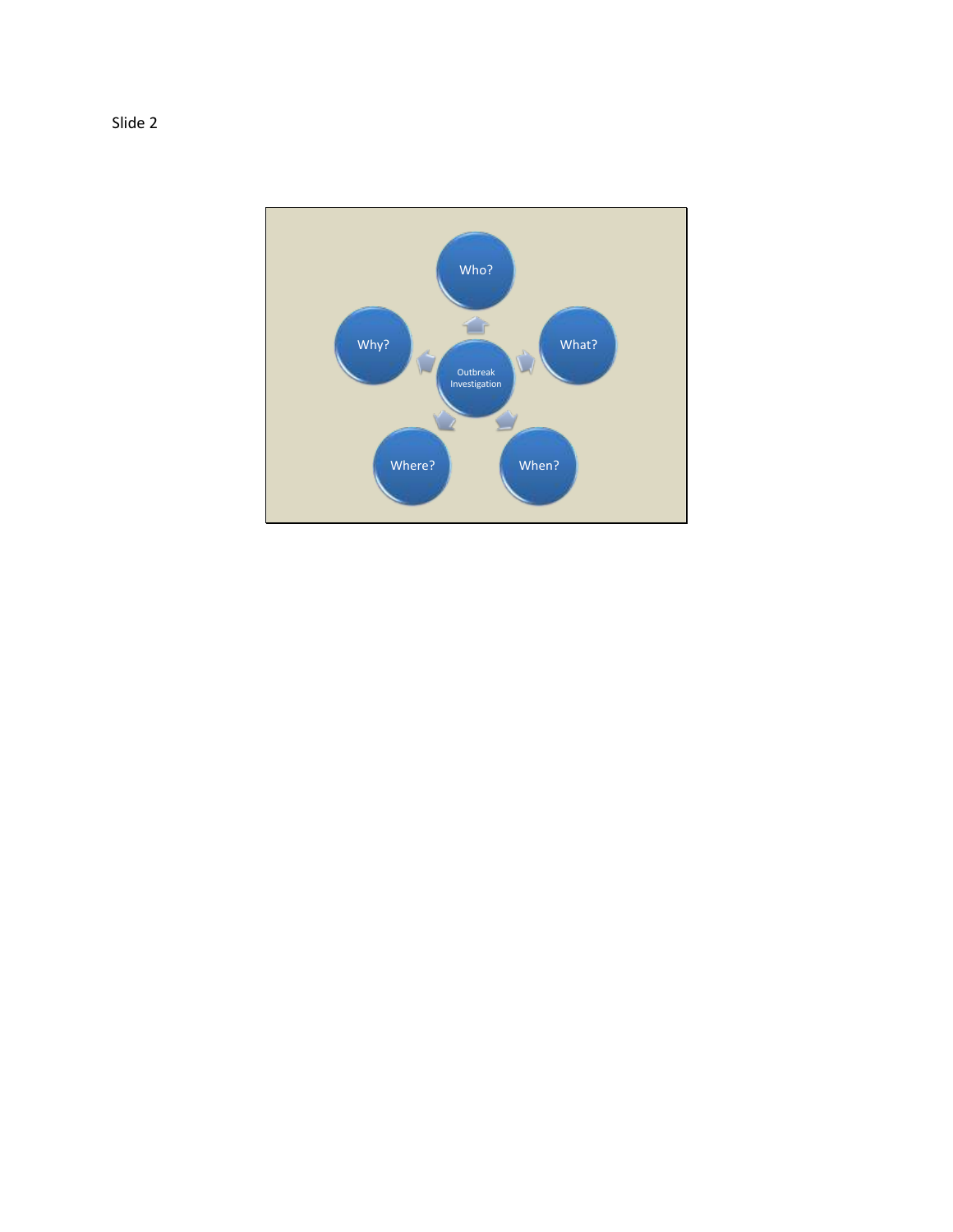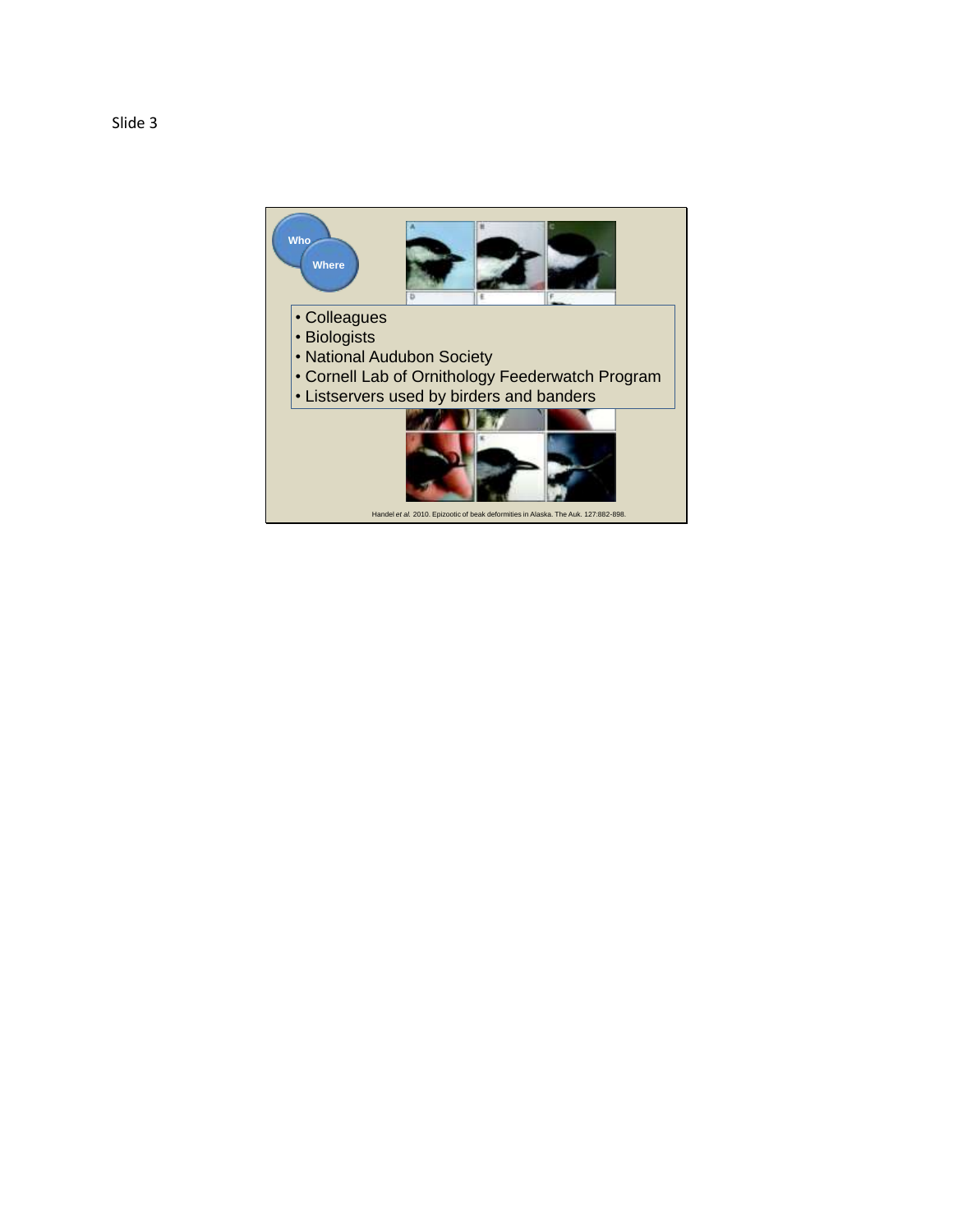

These people are fantastic at species identification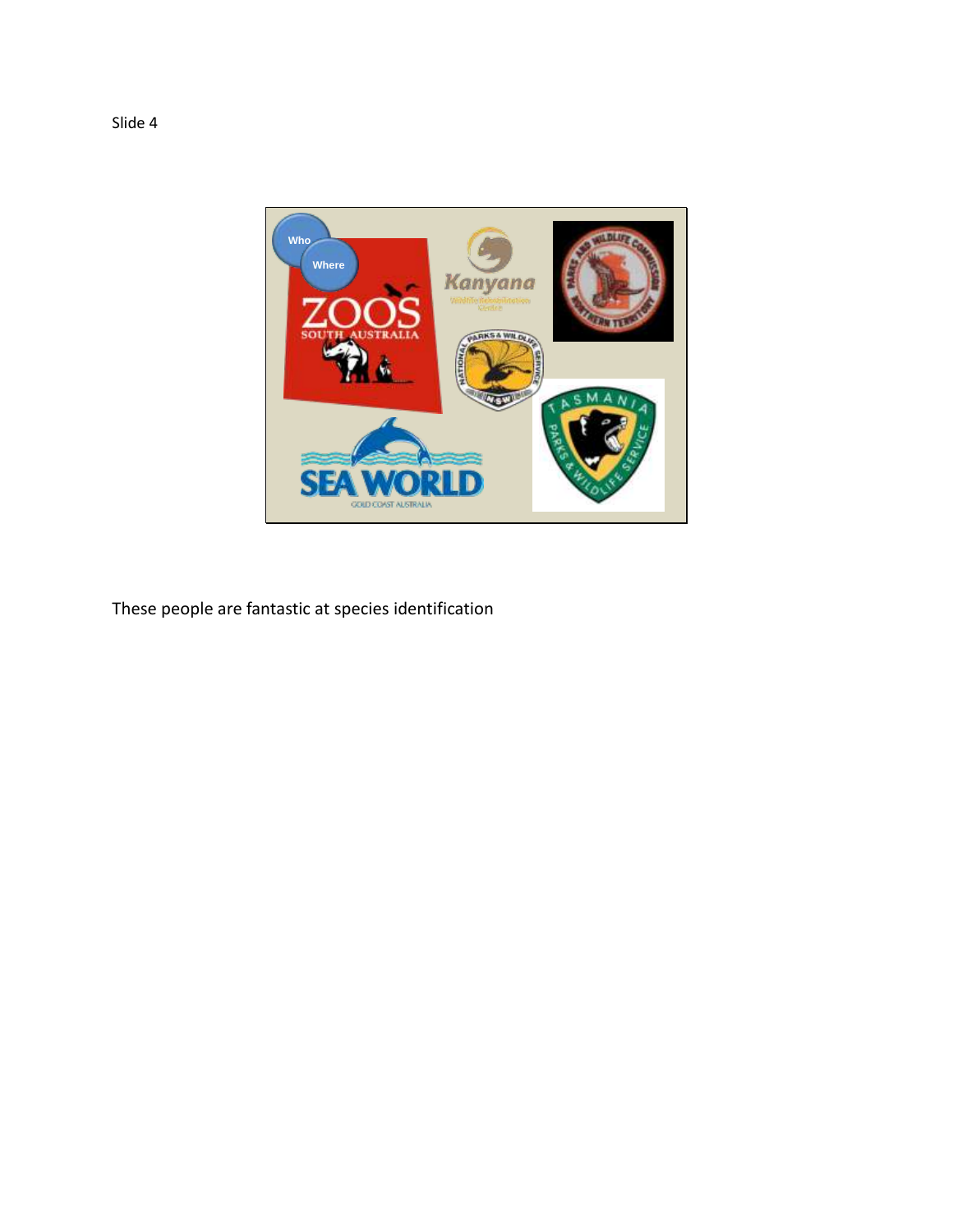

there are mapping facilities for species available through many of the state based environment organisations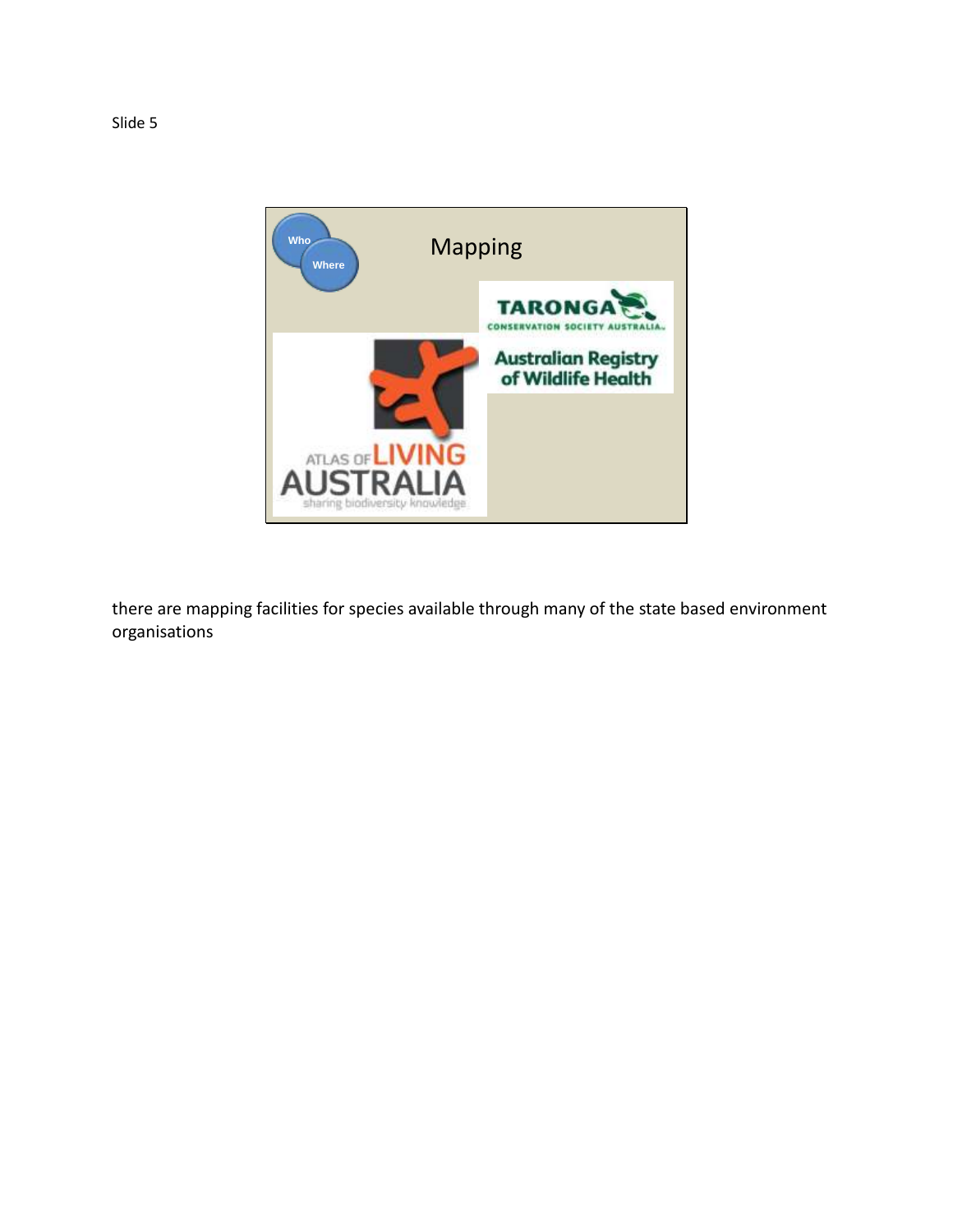

Australian Citizen Science Assoc is part of Atlas of Living Australia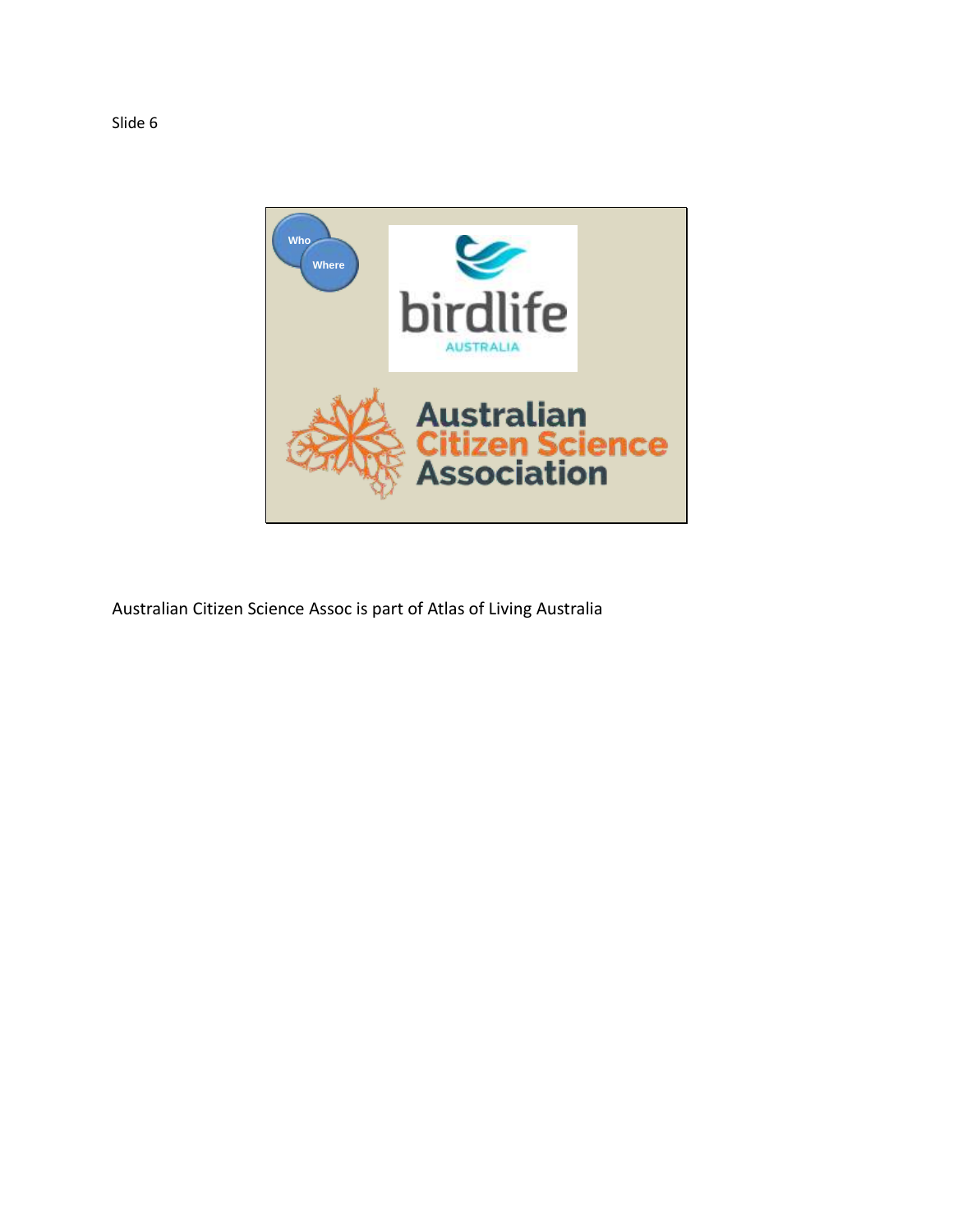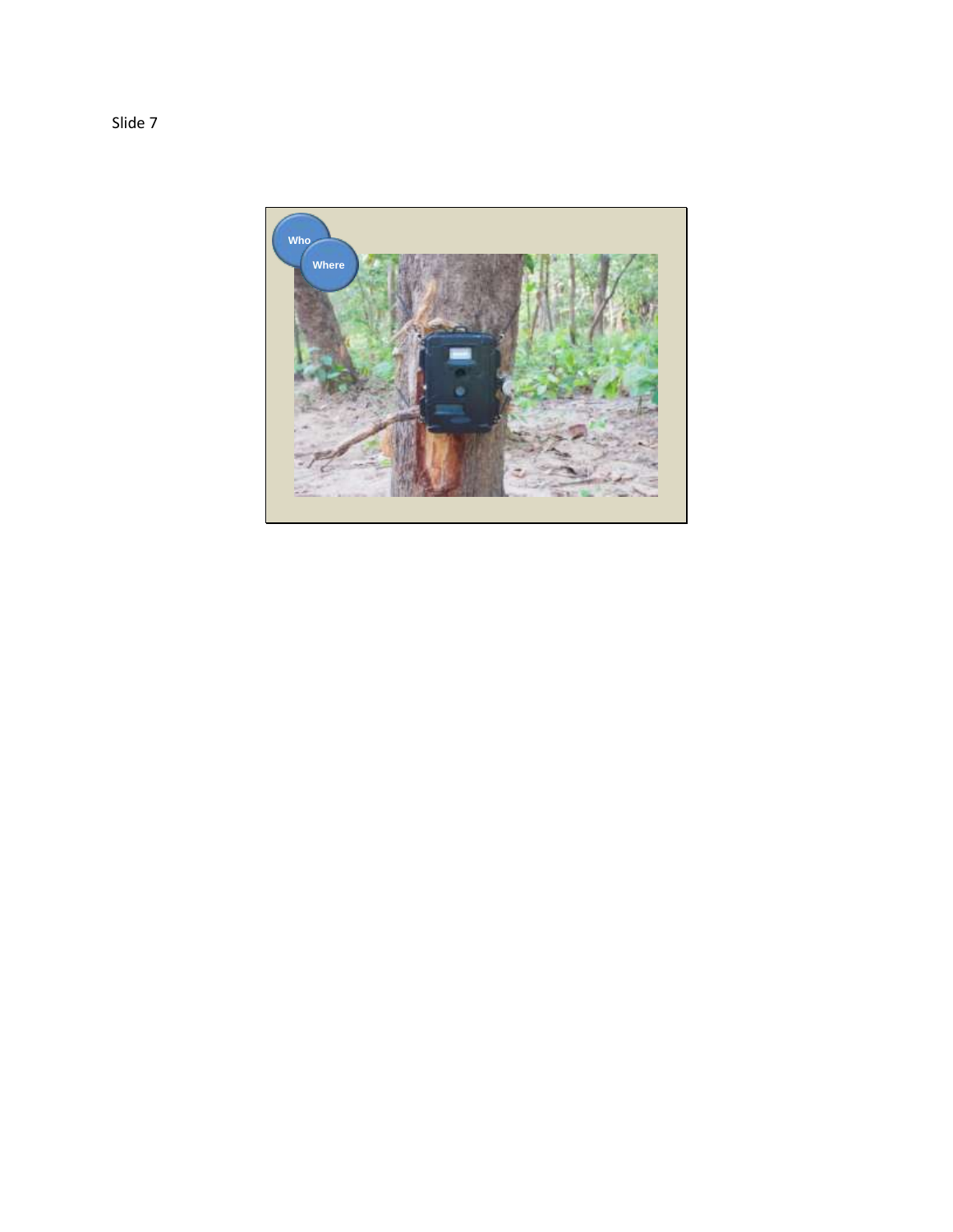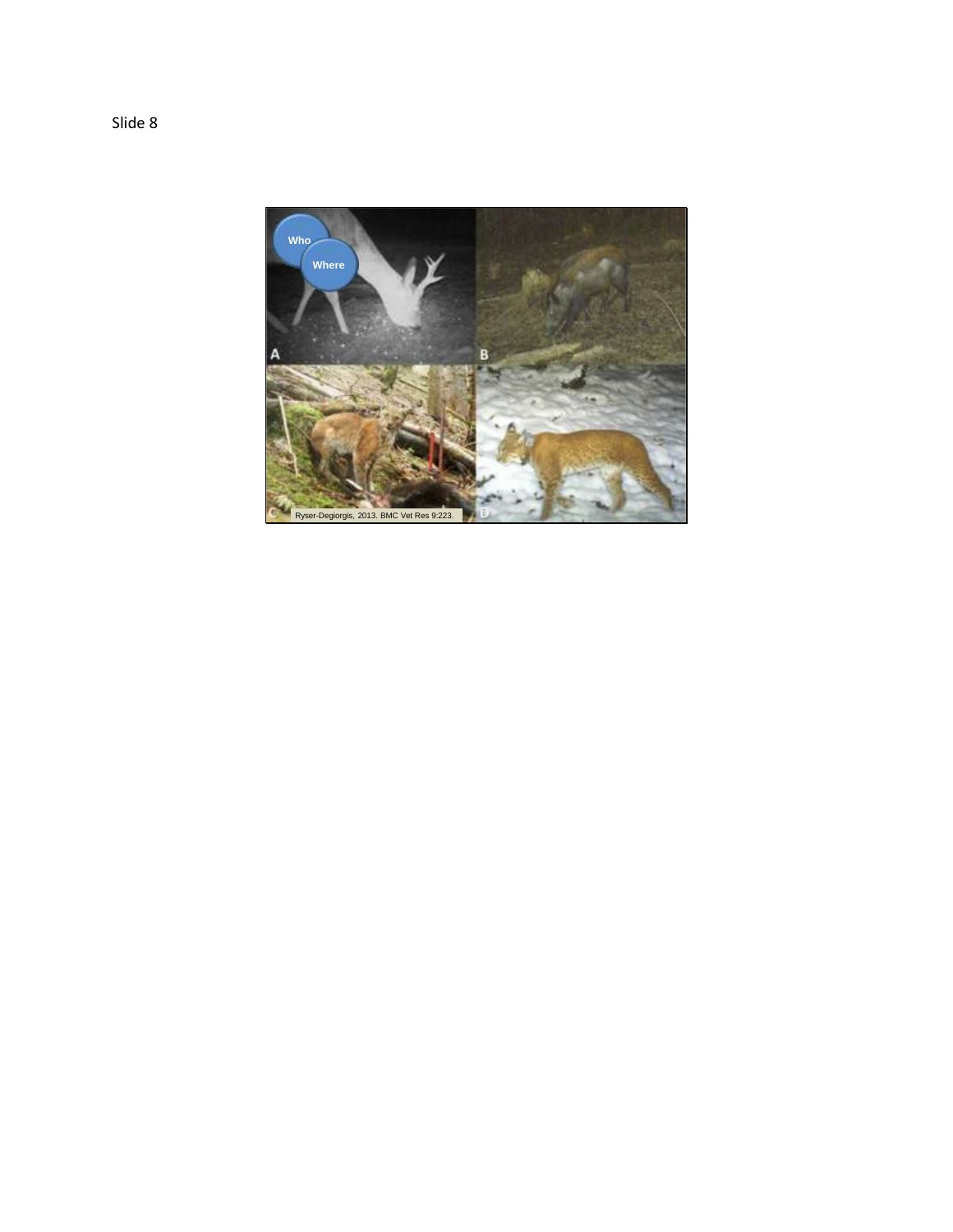## **When**

- When is illness being detected?
- When did the insult occur?
- Different scales of time (be as specific as possible):
	- Time of day/week
	- Time of year/season
	- Which years
	- Coincidence with other events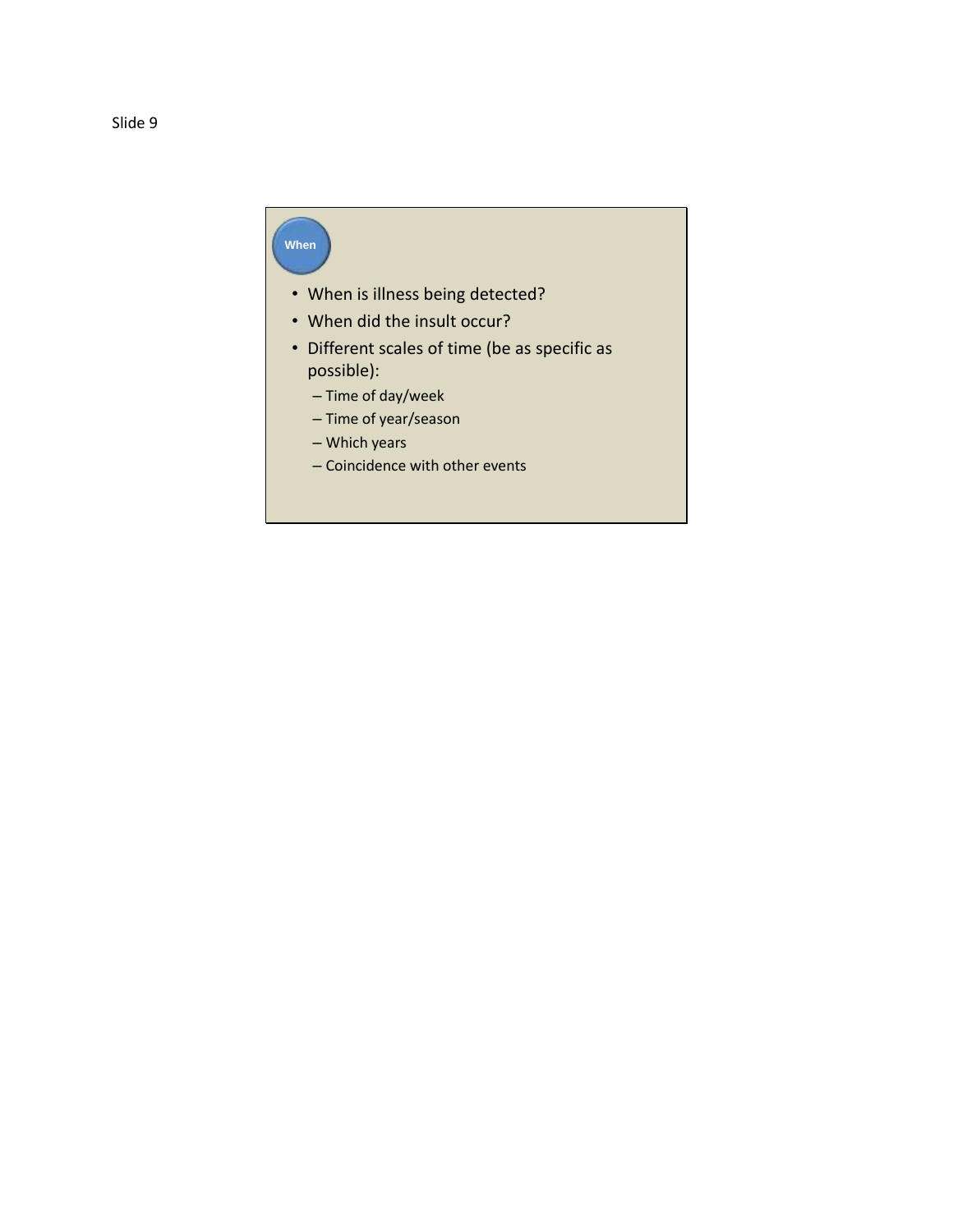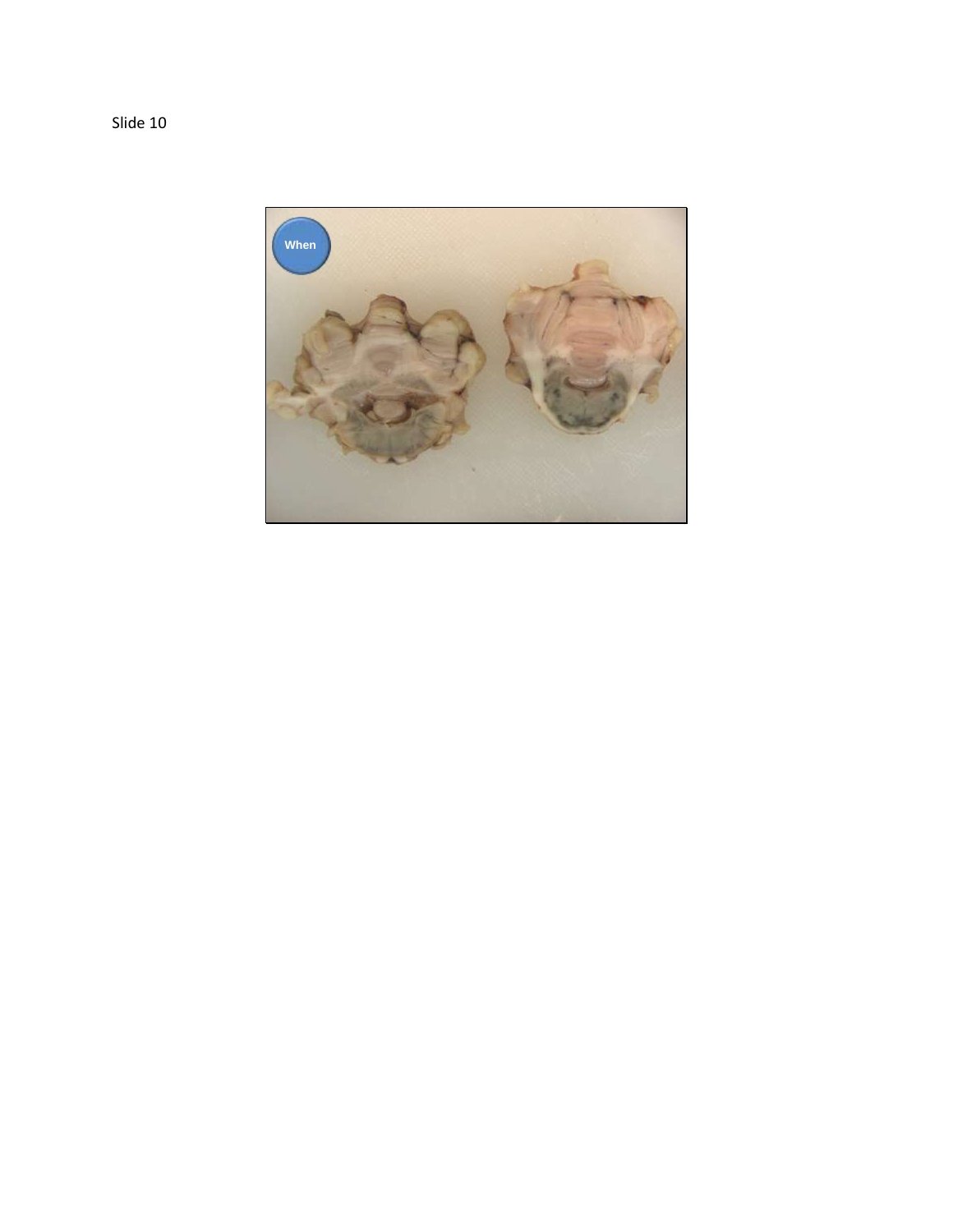|      | When<br>have green discoloration of the grey matter at post mortem<br>examination |                     |                |                                                                            |                                            |
|------|-----------------------------------------------------------------------------------|---------------------|----------------|----------------------------------------------------------------------------|--------------------------------------------|
| Year | Month                                                                             | Location            | <b>Animals</b> | <b>Clinical signs</b>                                                      | Observer                                   |
| 1984 | April-November                                                                    | Kangaroo Island, SA | 13 WGK, 8 TW   | Neurological<br>abnormalities                                              | Dr Peter Phillips                          |
| 1998 | June, July                                                                        | Seymour, VIC        | FGK            | Jumping erratically,<br>circling, crashing into<br>things and falling over | Dr John Dalziel,<br>Dr Malcom<br>Lancaster |
| 2001 | July                                                                              | Seymour             | <b>EGK</b>     | Hyperexcitability, ataxia                                                  | Dr John Dalziel.<br>Dr Malcom<br>Lancaster |
| 2011 | September                                                                         | Seymour             | FGK            | Hyperexcitability, ataxia                                                  | Present study                              |
| 2012 | January                                                                           | Dartmoor, VIC       | FGK            | Hyperexcitability, ataxia                                                  | Present study                              |
| 2013 | June                                                                              | Axedale, VIC        | 9 EGK          | Hyperexcitability, ataxia                                                  | Present study                              |

Does a disease exist if it's not in the literature? Diseases also emerge into our knowledge base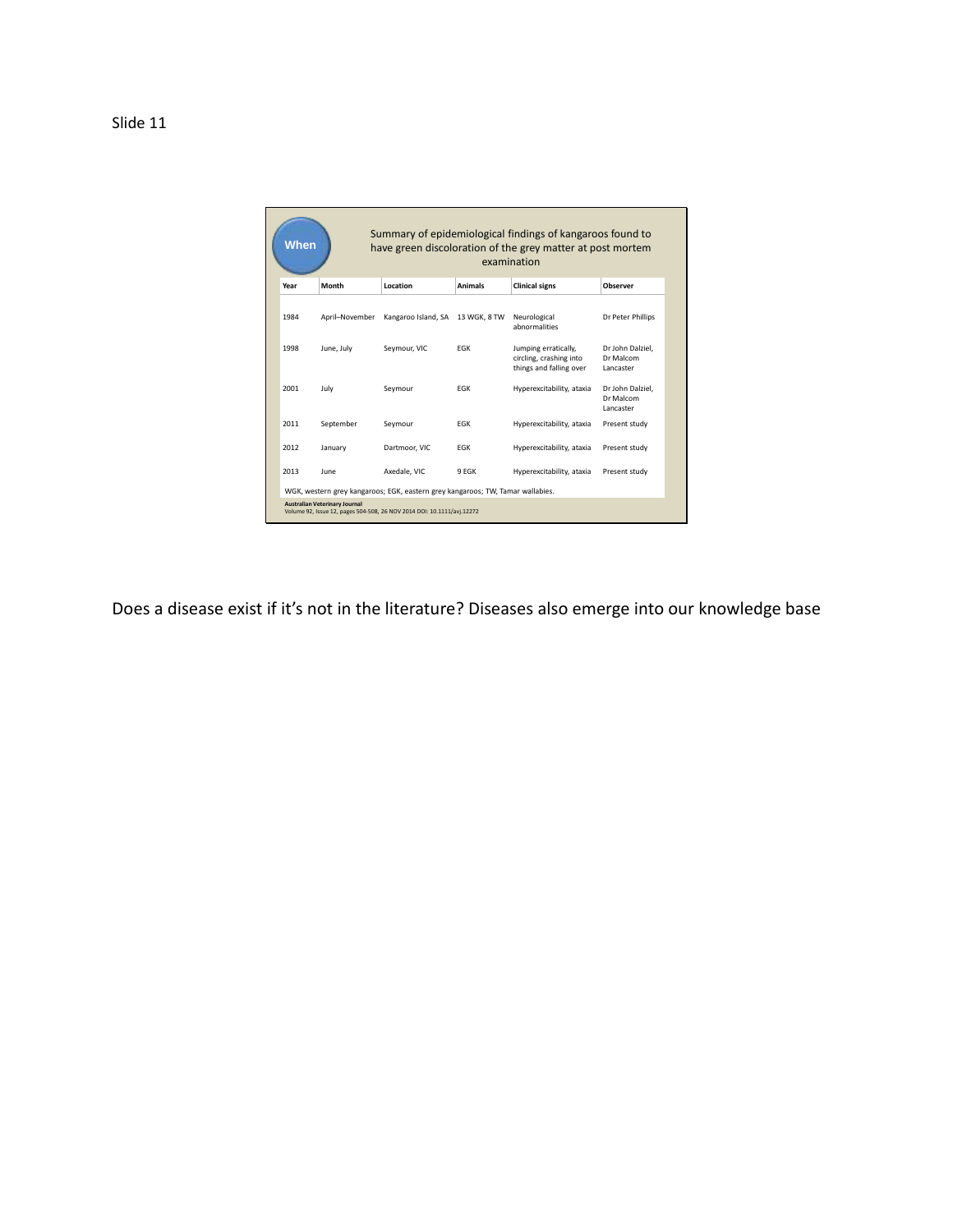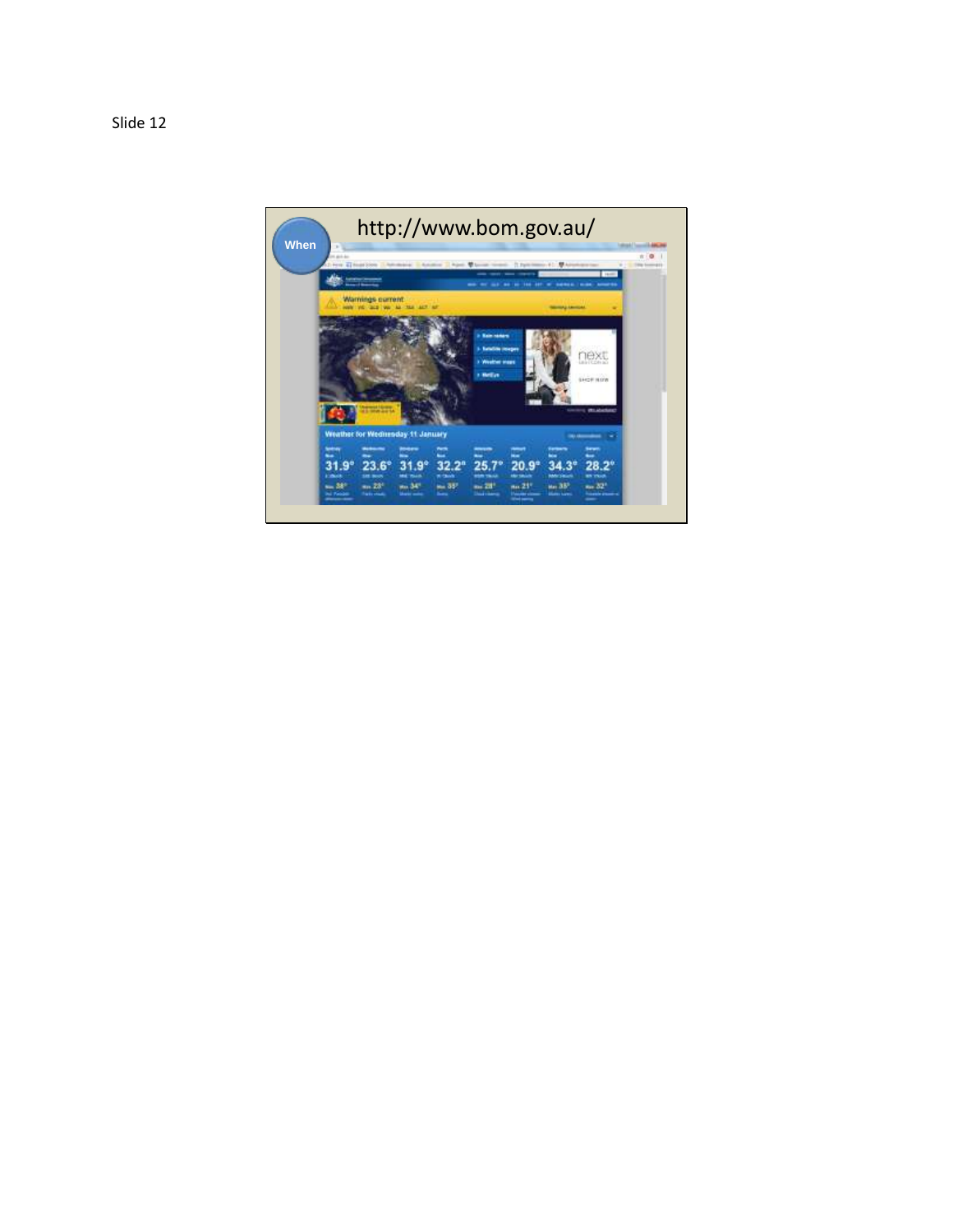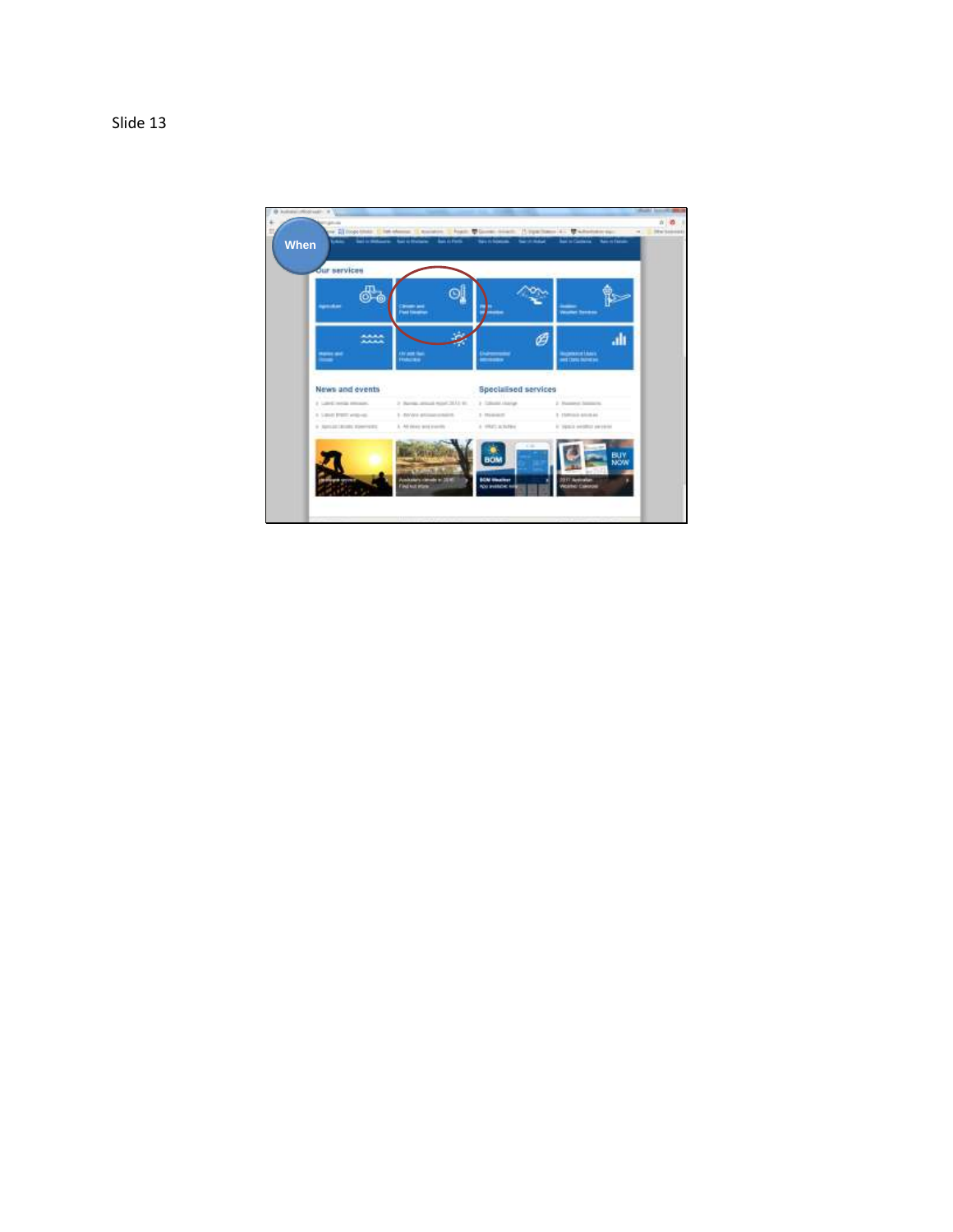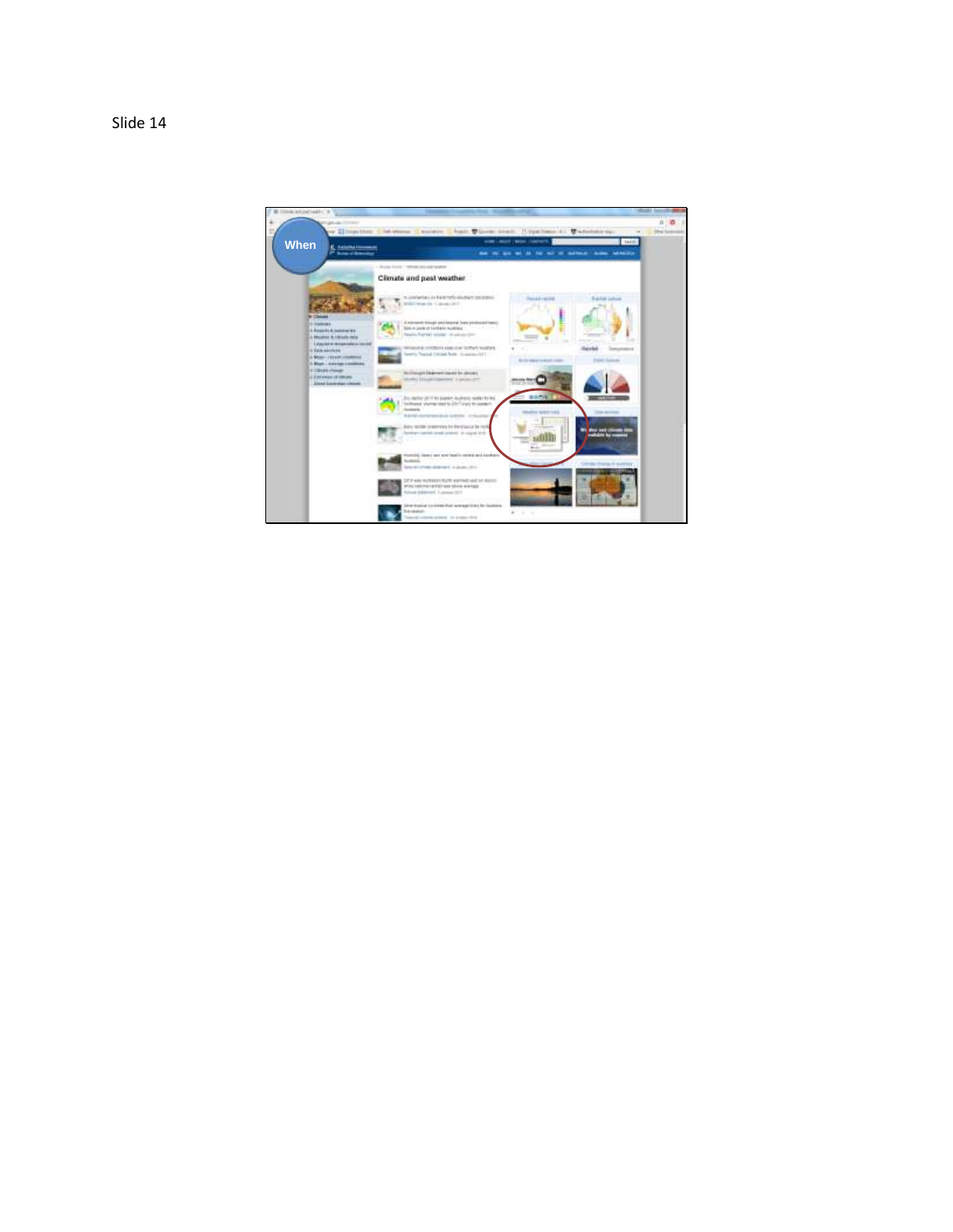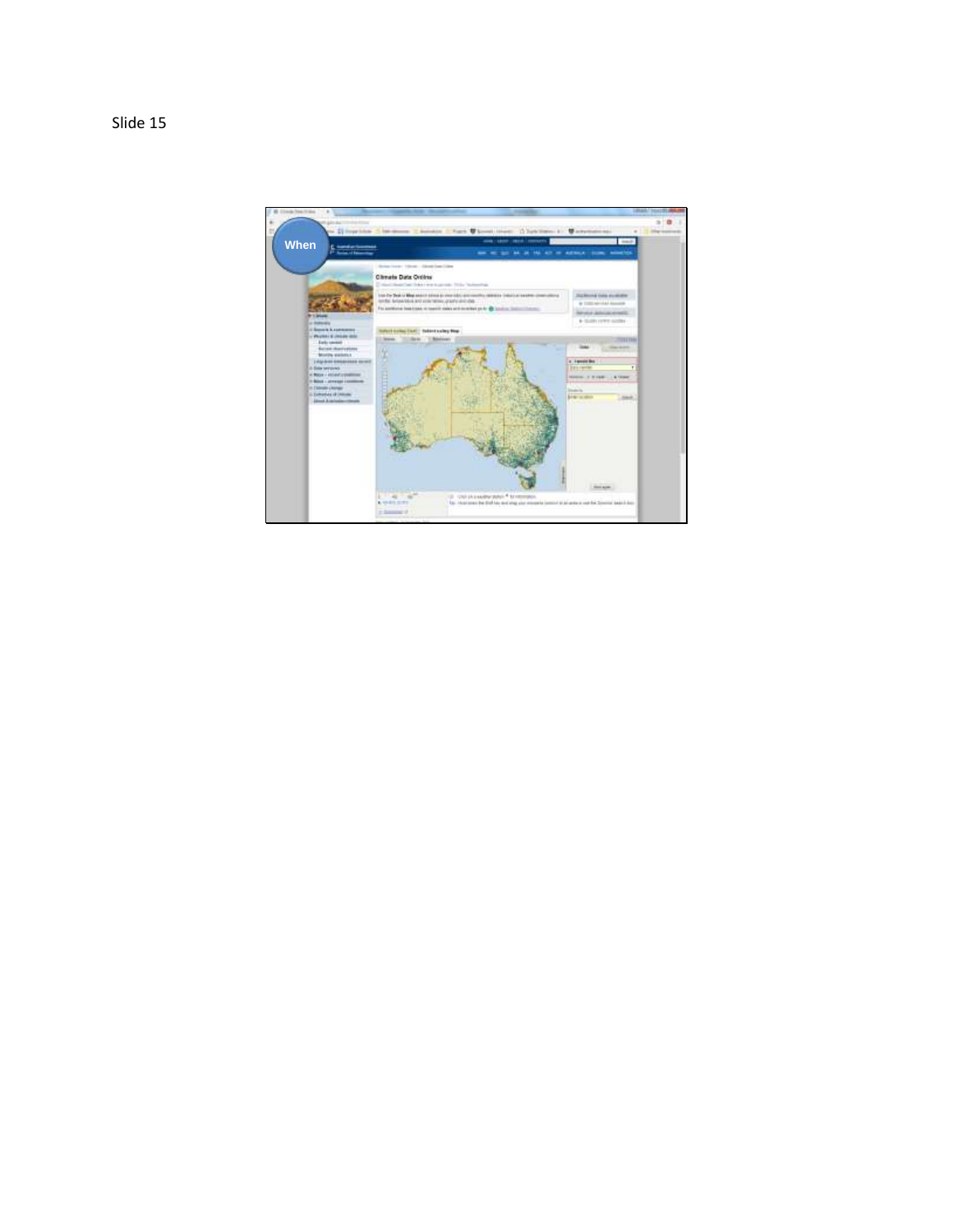## **What**

- Vet/Pathologist's realm
- Outline the case definition clinical signs, pathology
- Sample collection
	- Communication with collectors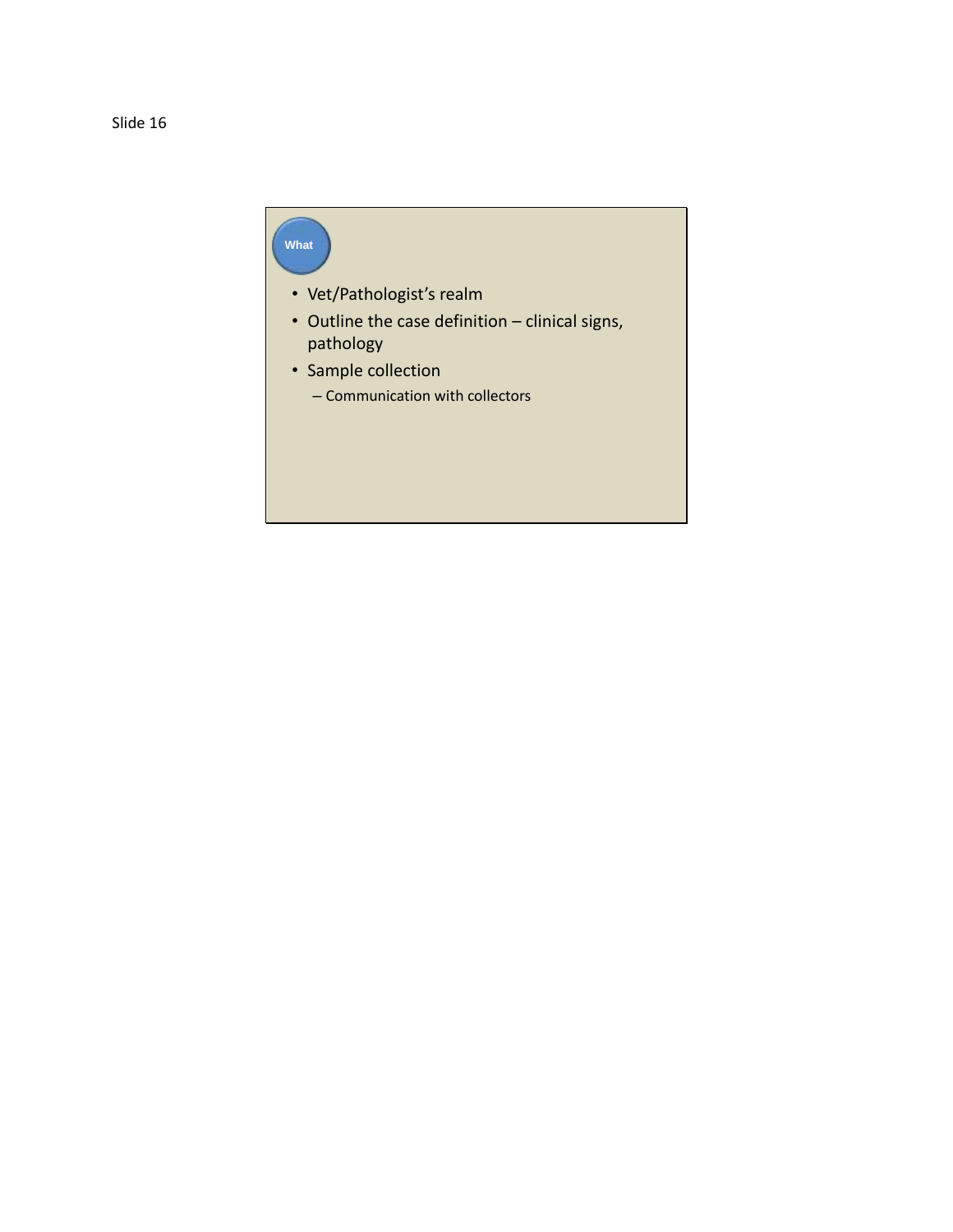

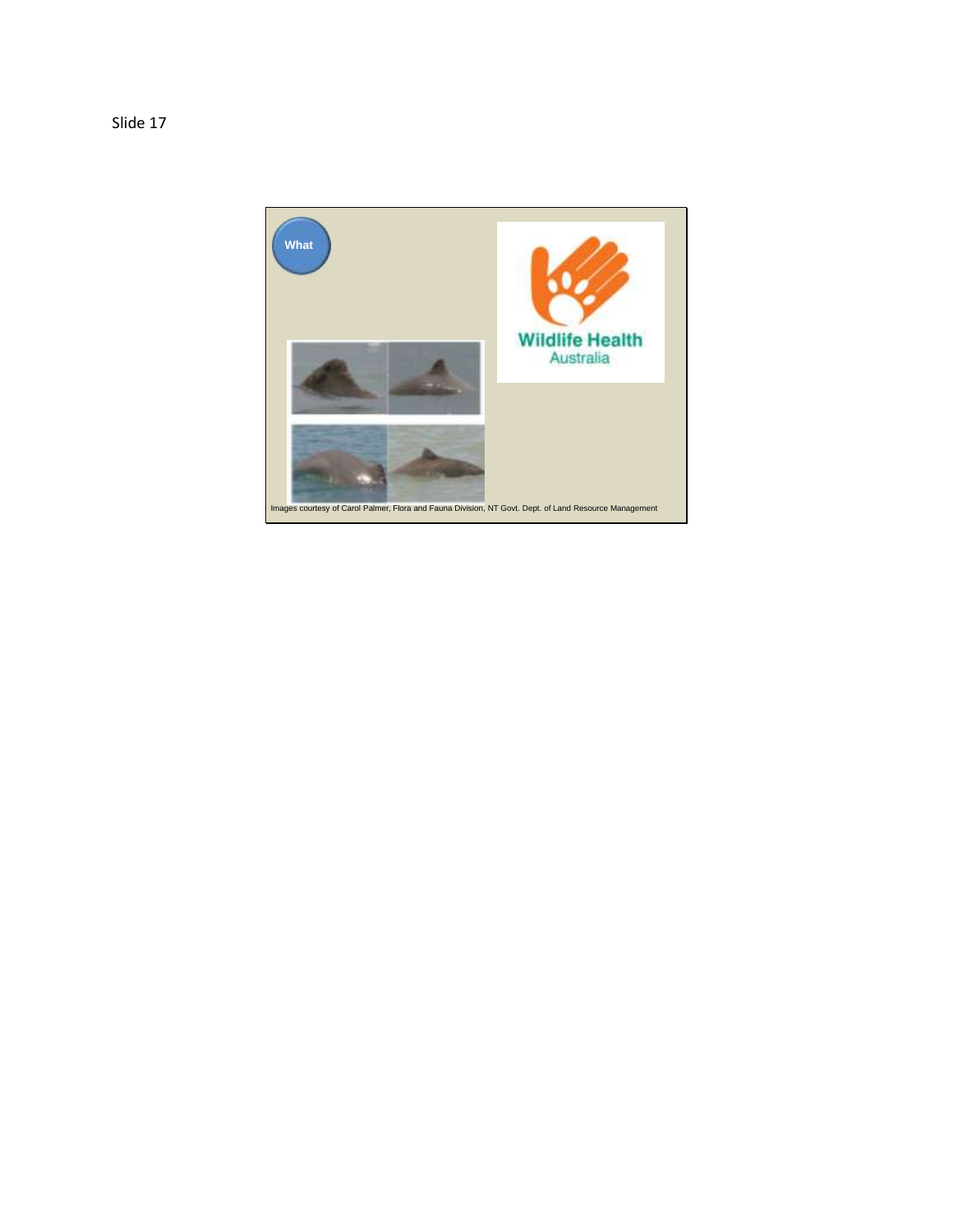

However, in 2014, another attempt to biopsy, using this impressive looking cross bow, was successful in collecting affected skin.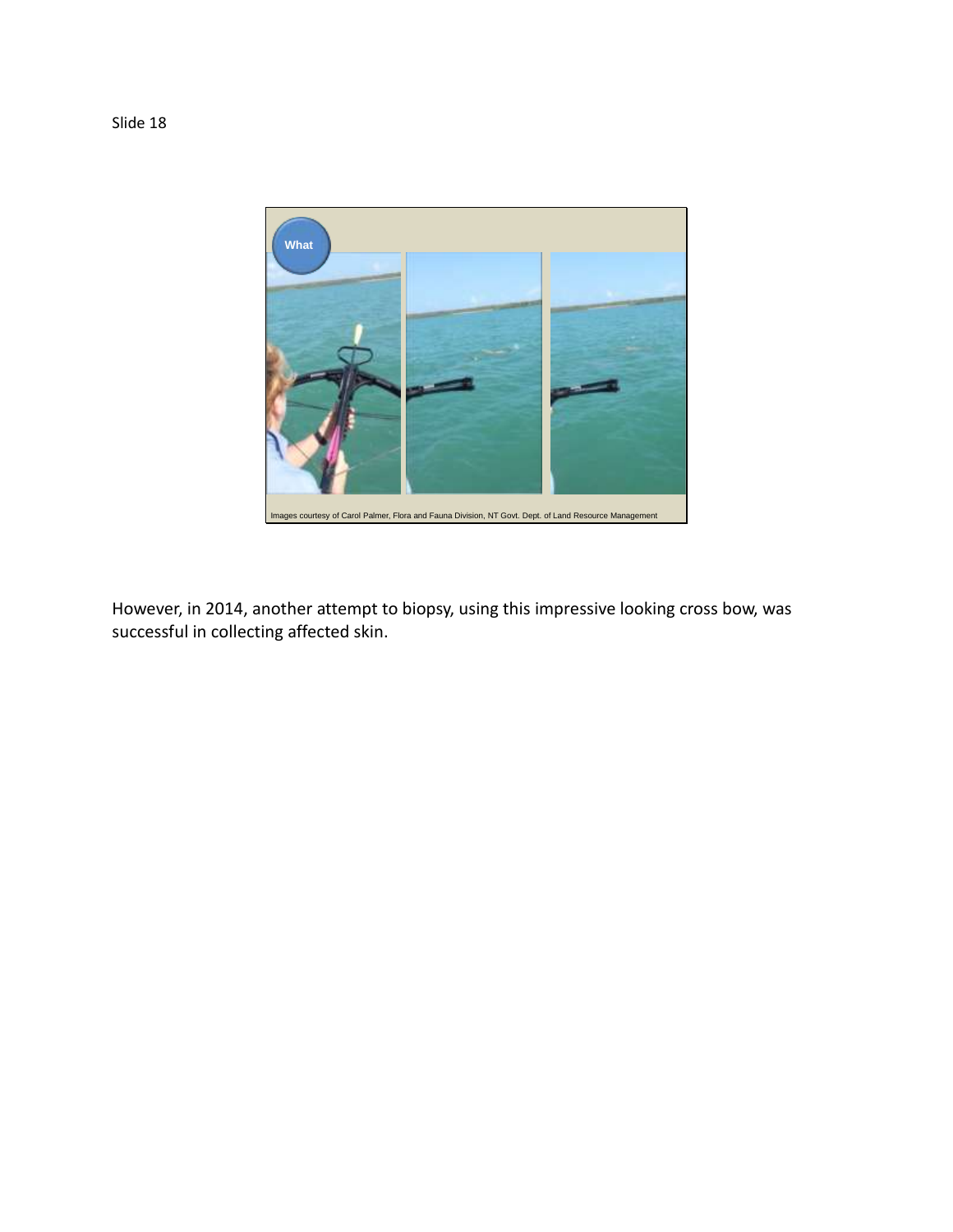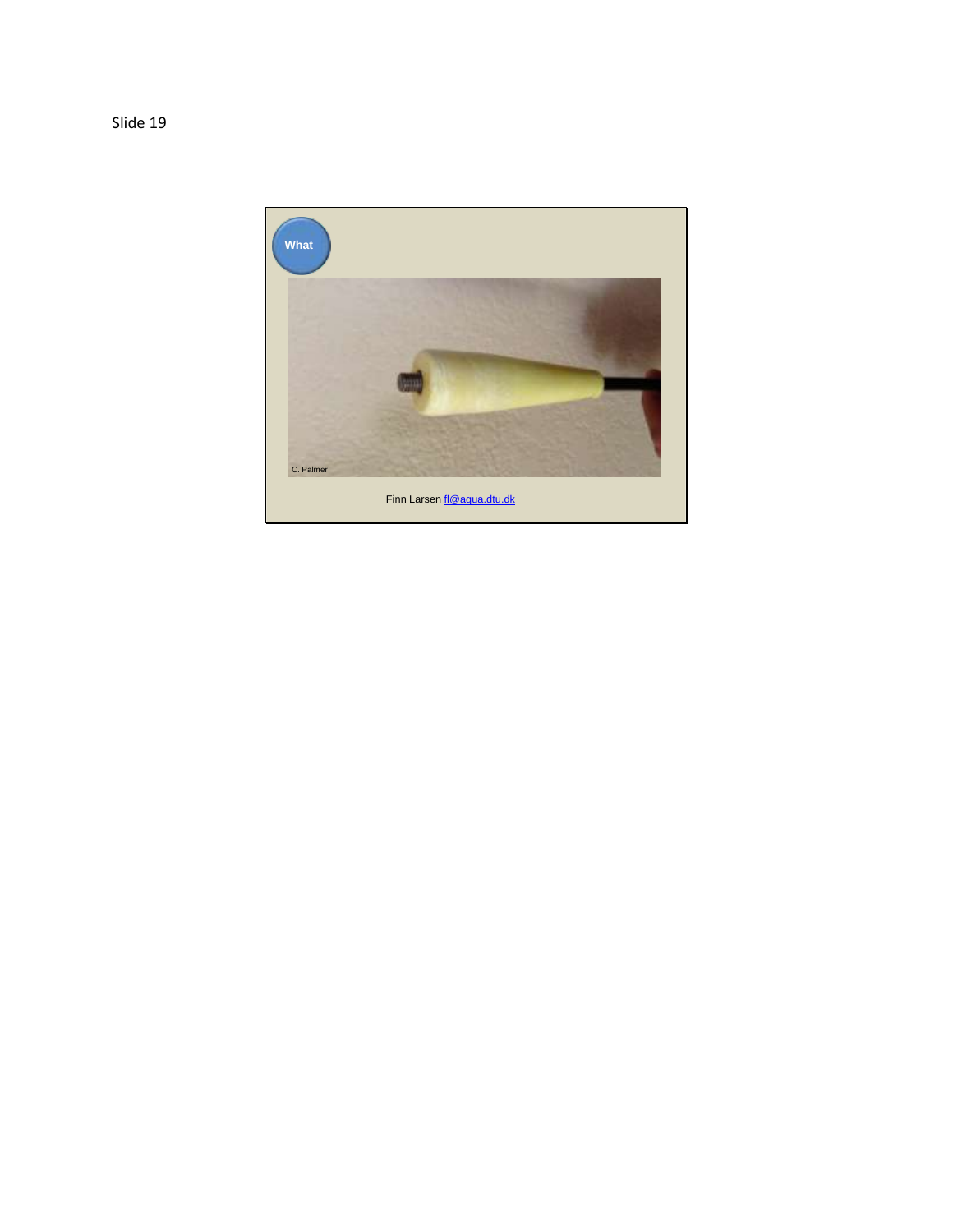

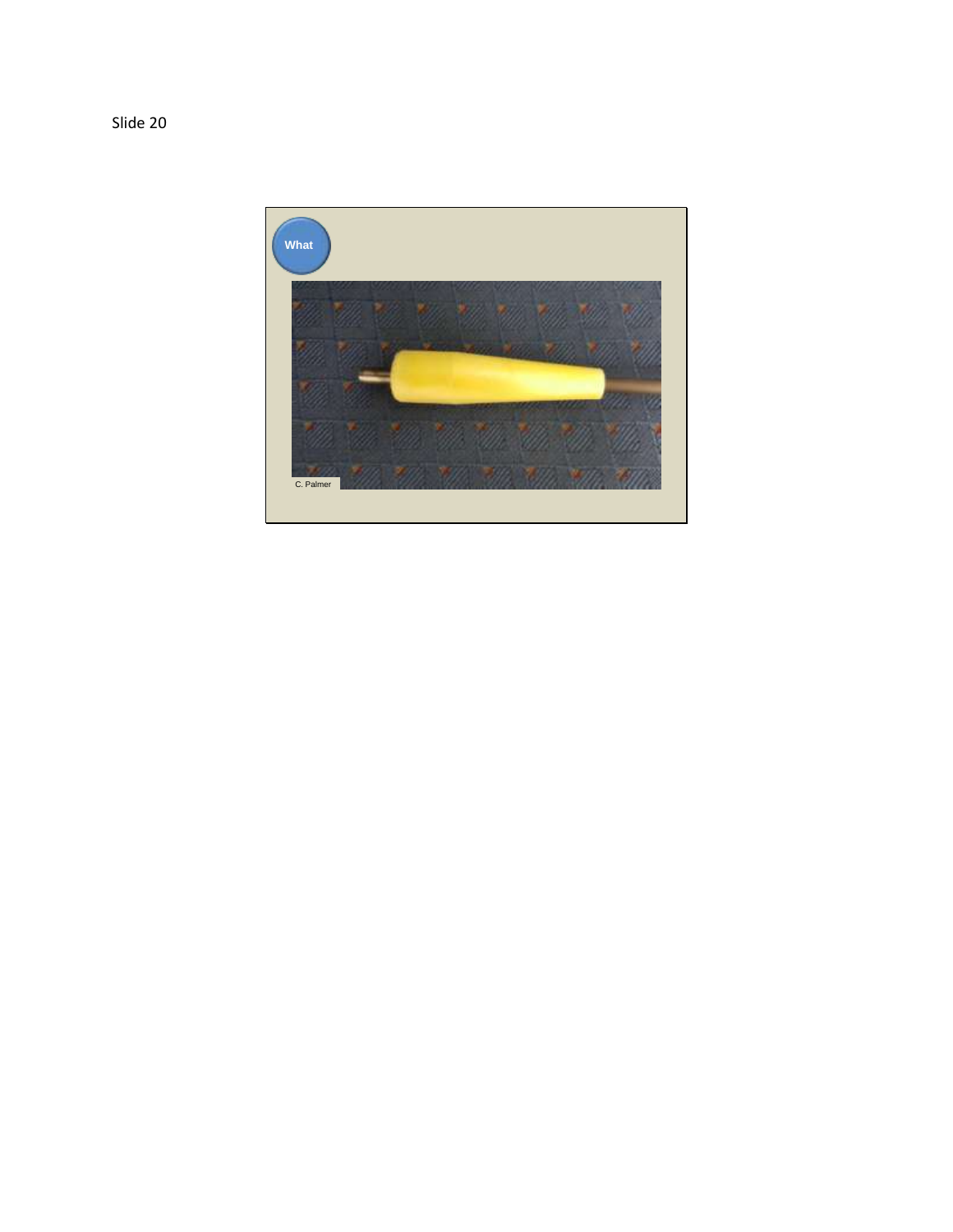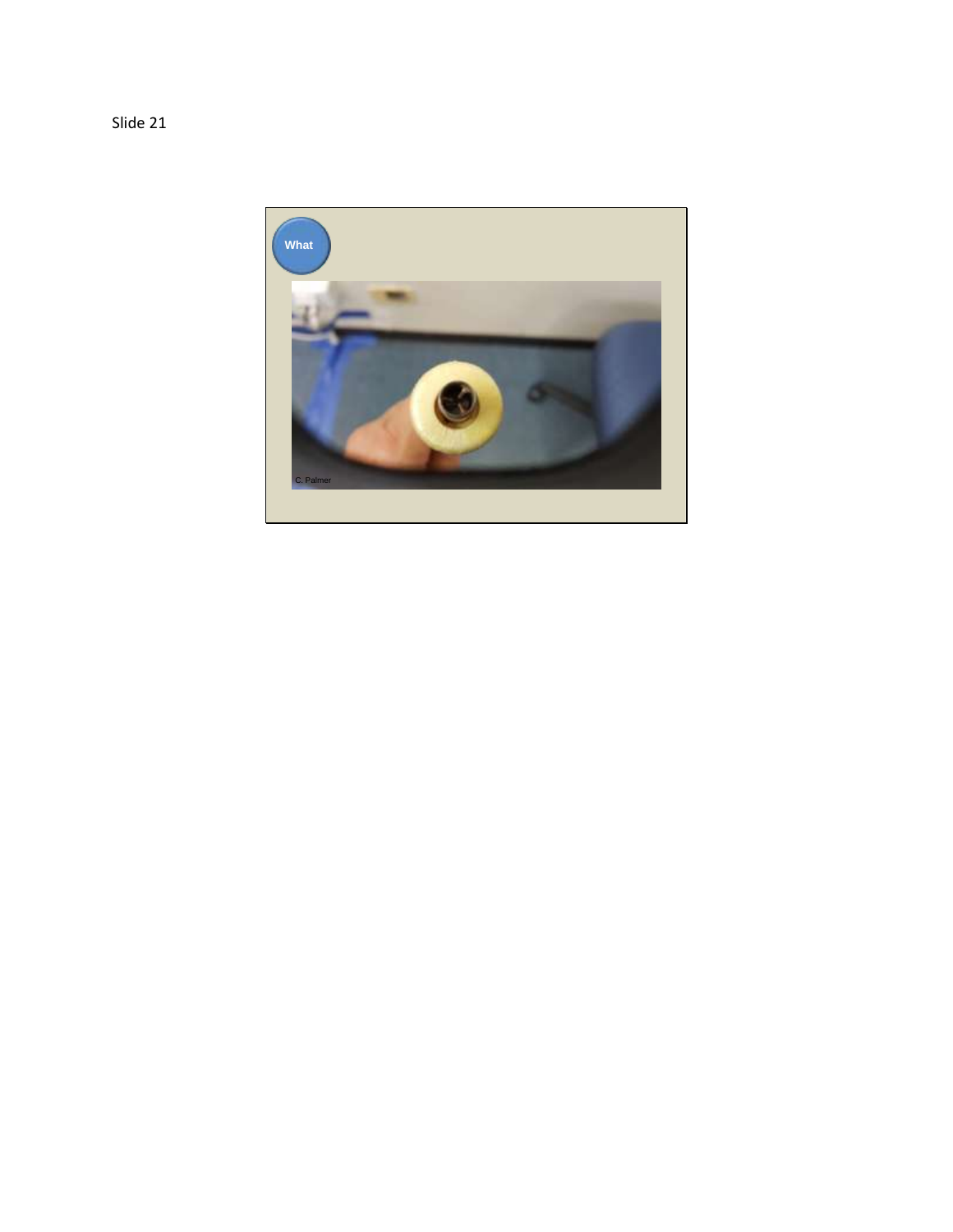

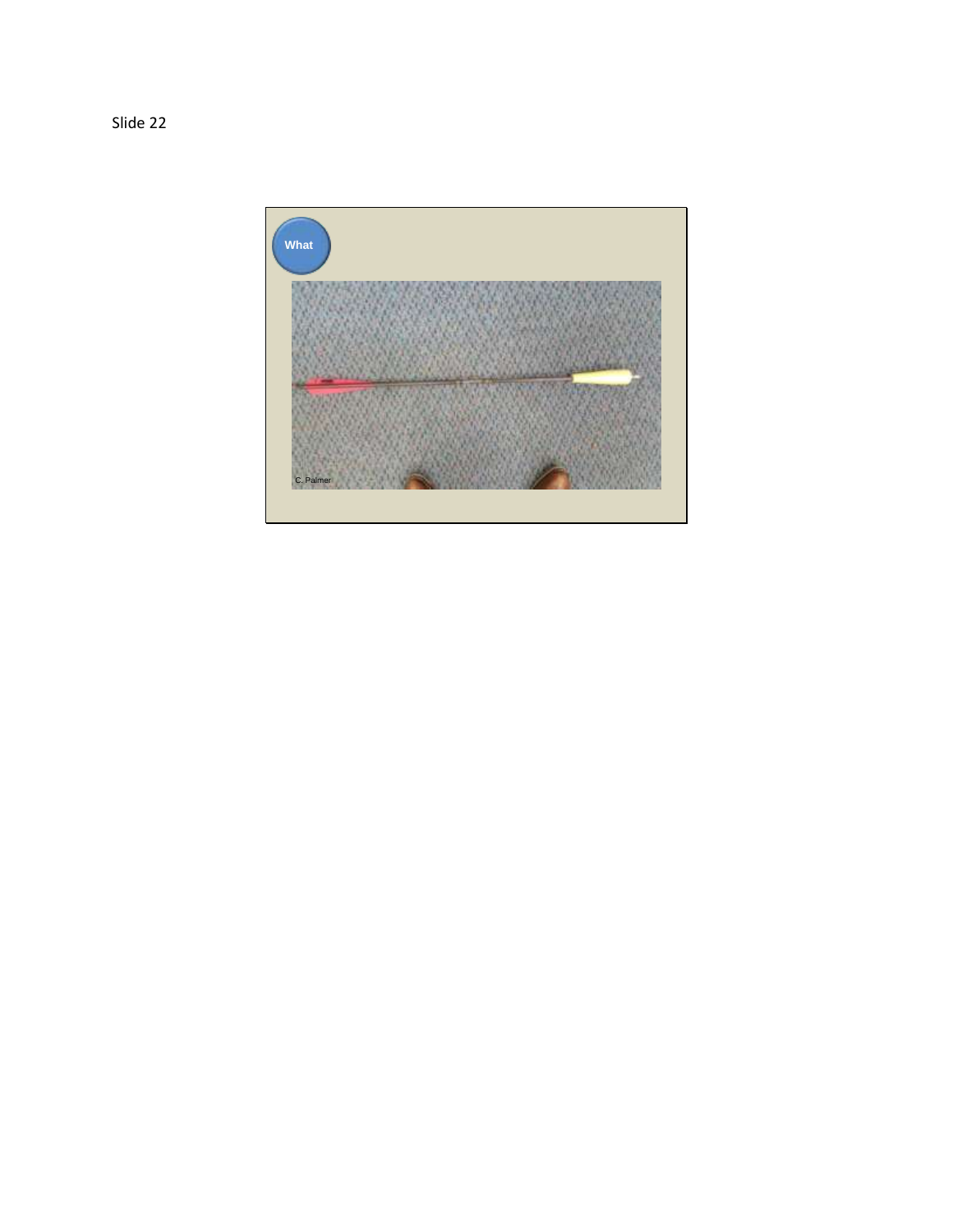

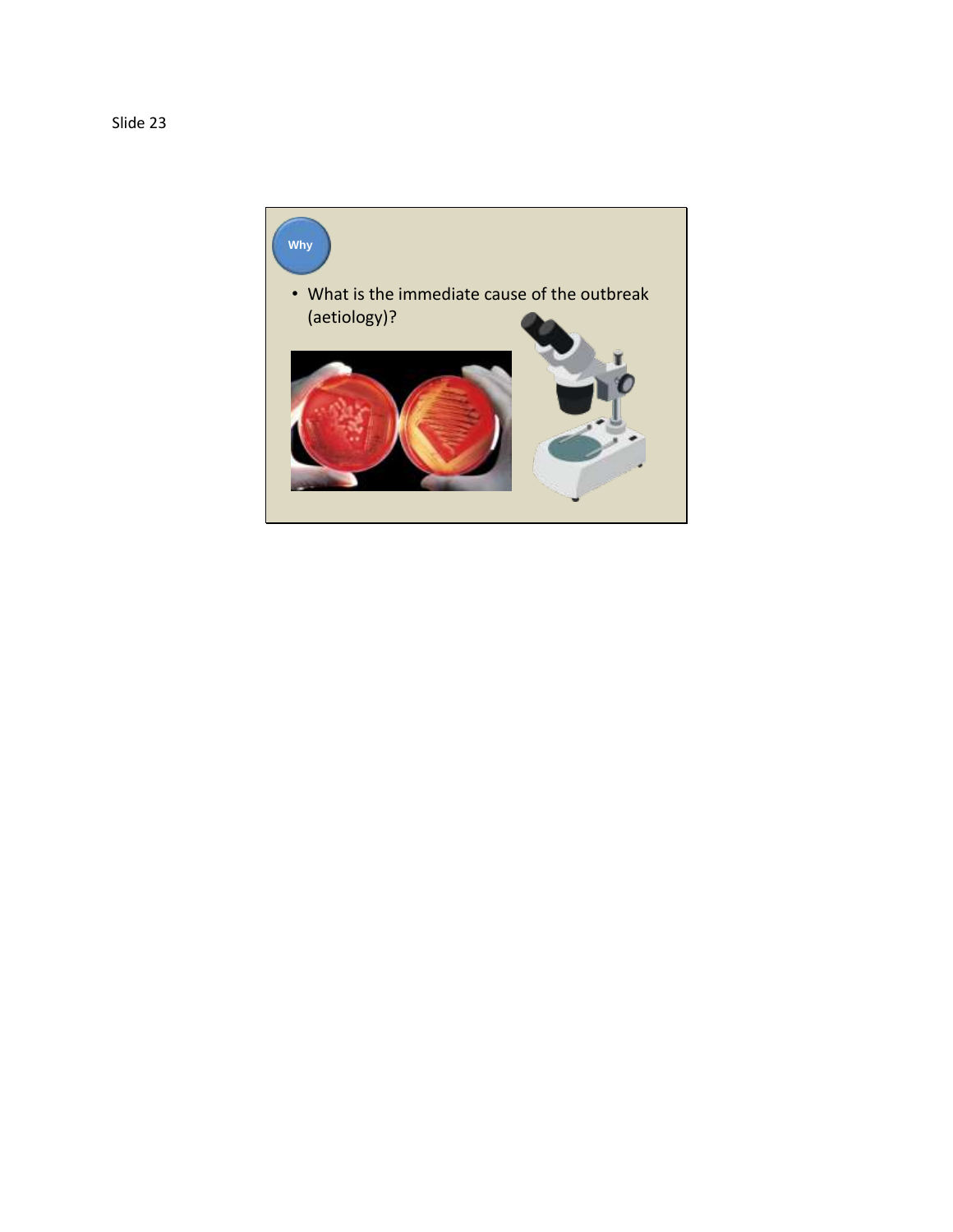

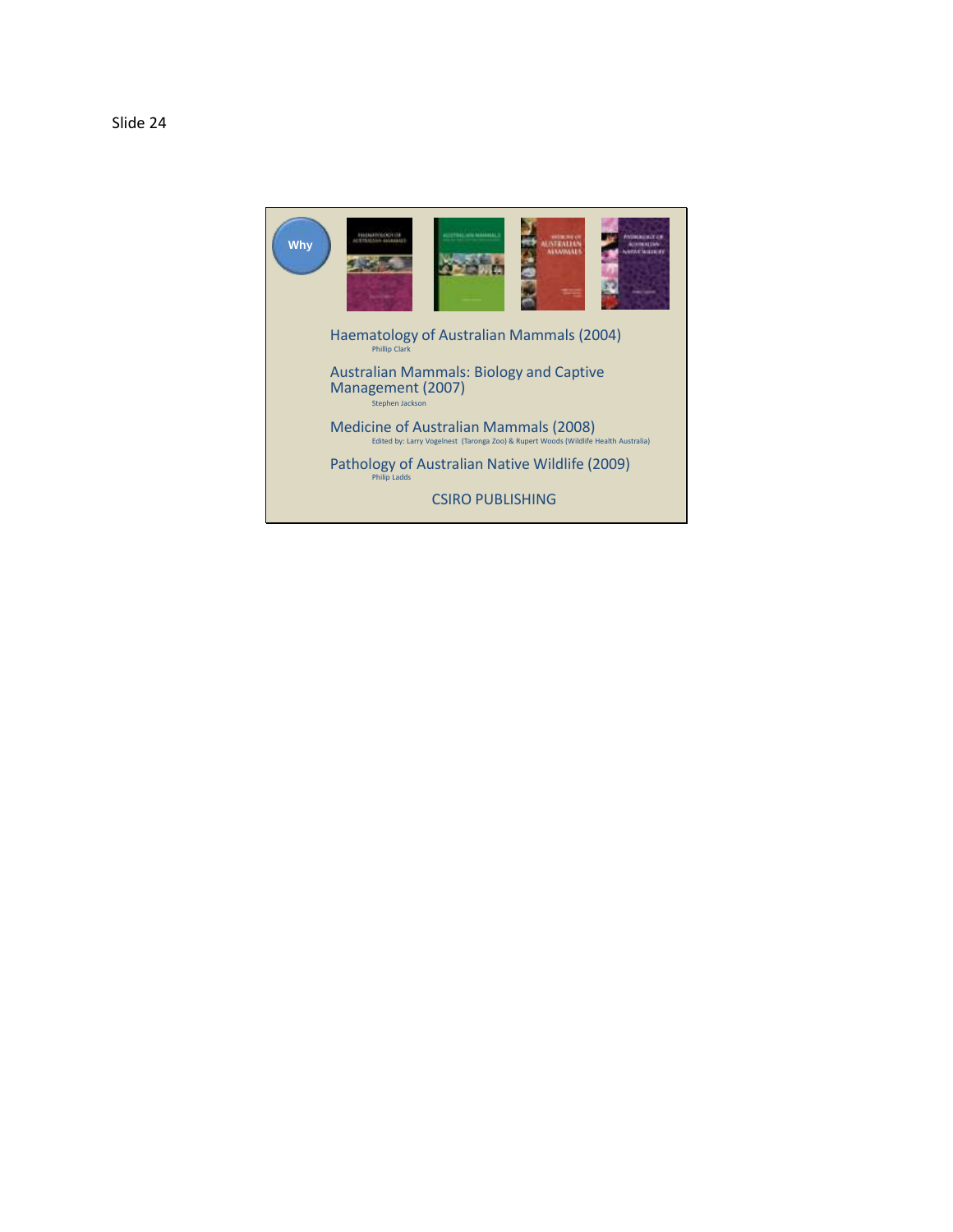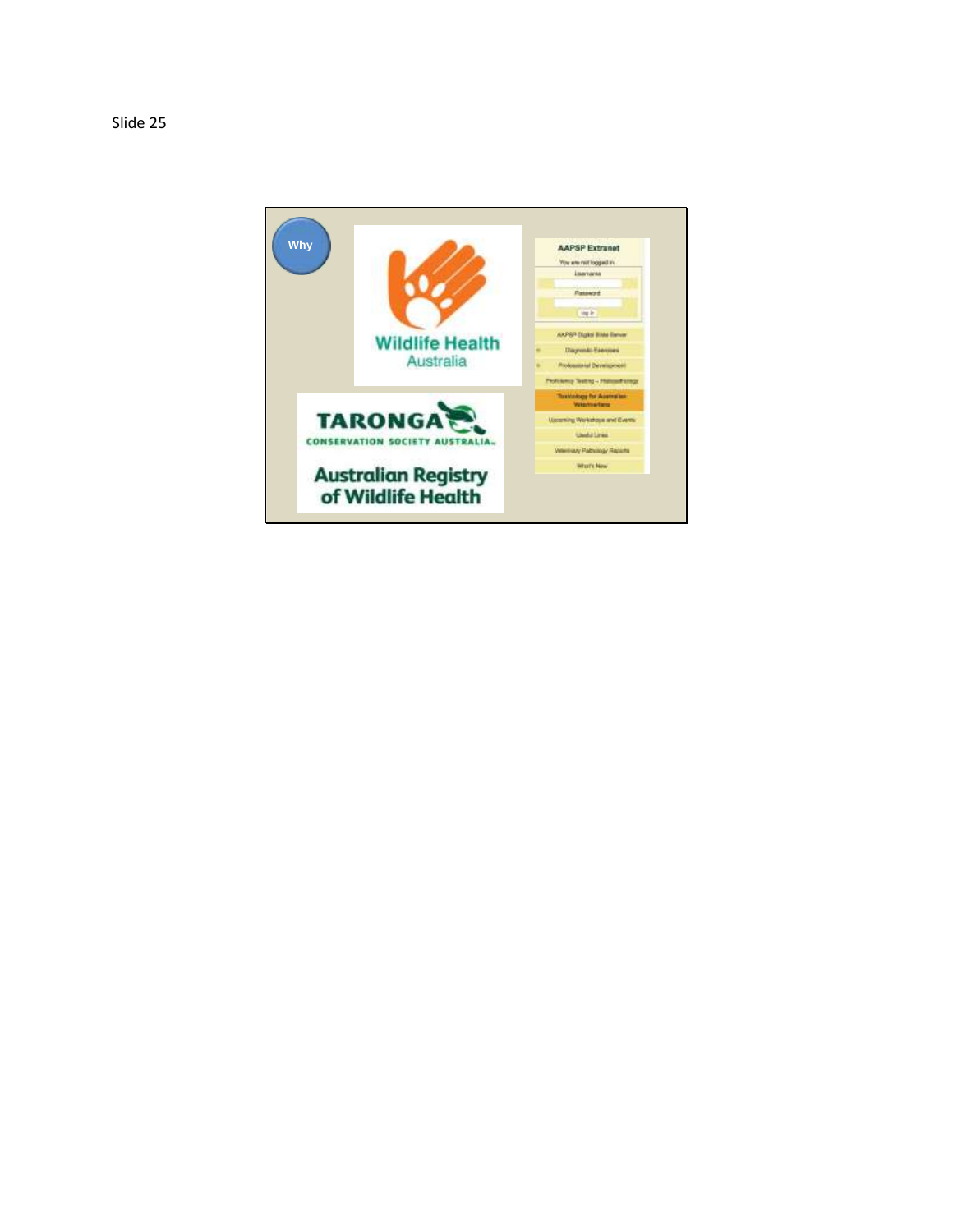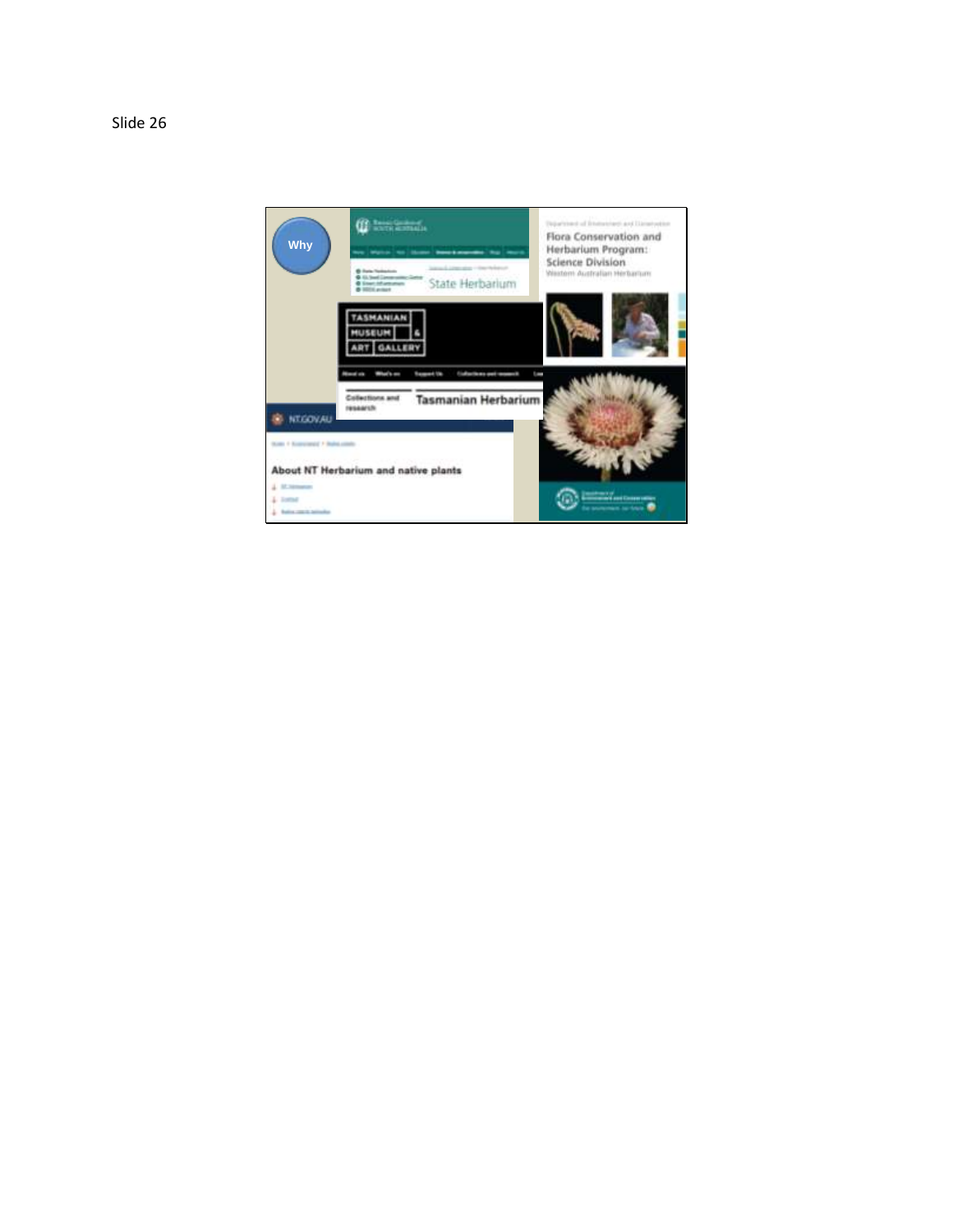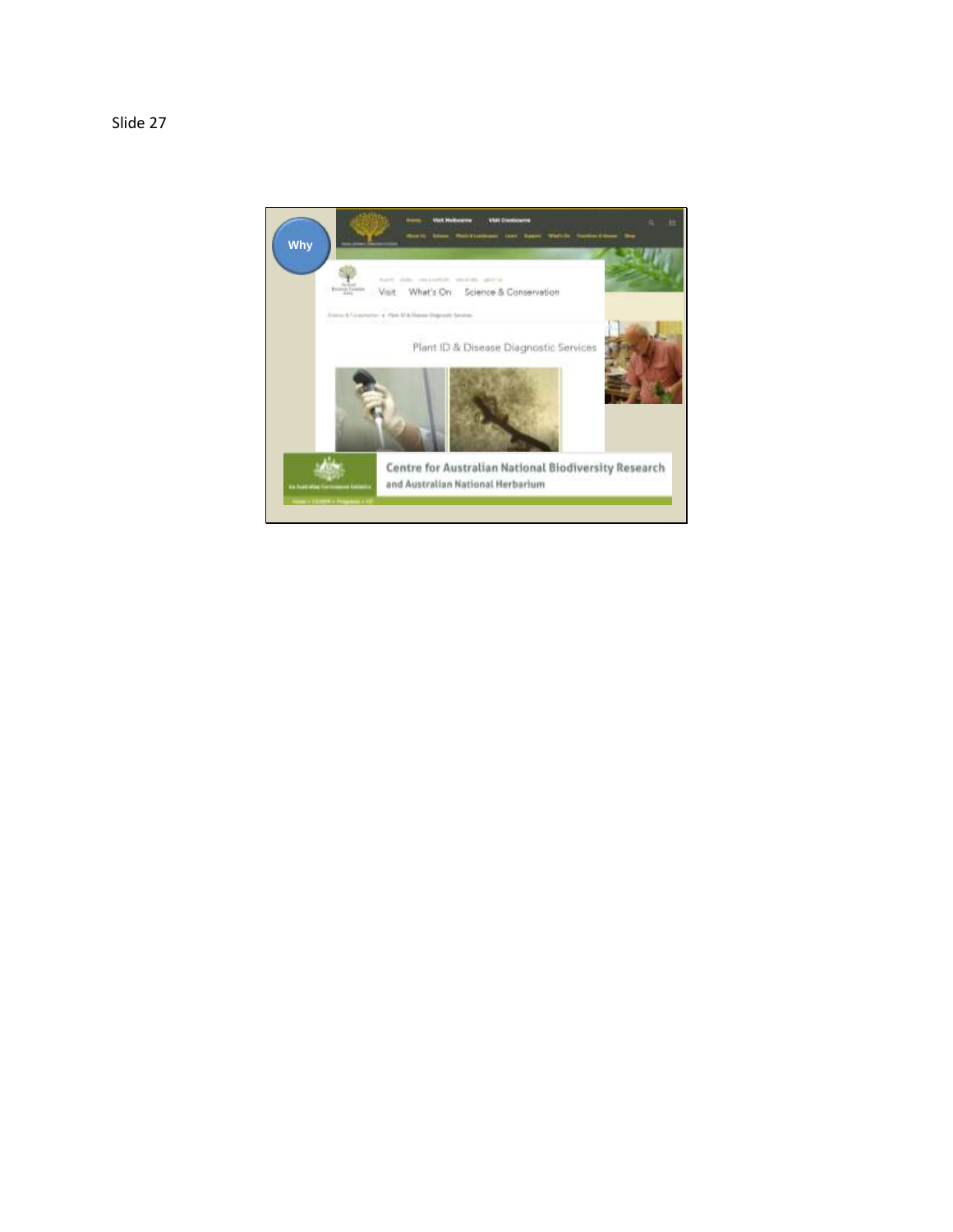

Just like we want specimens submitted appropriately, so do the plant folks.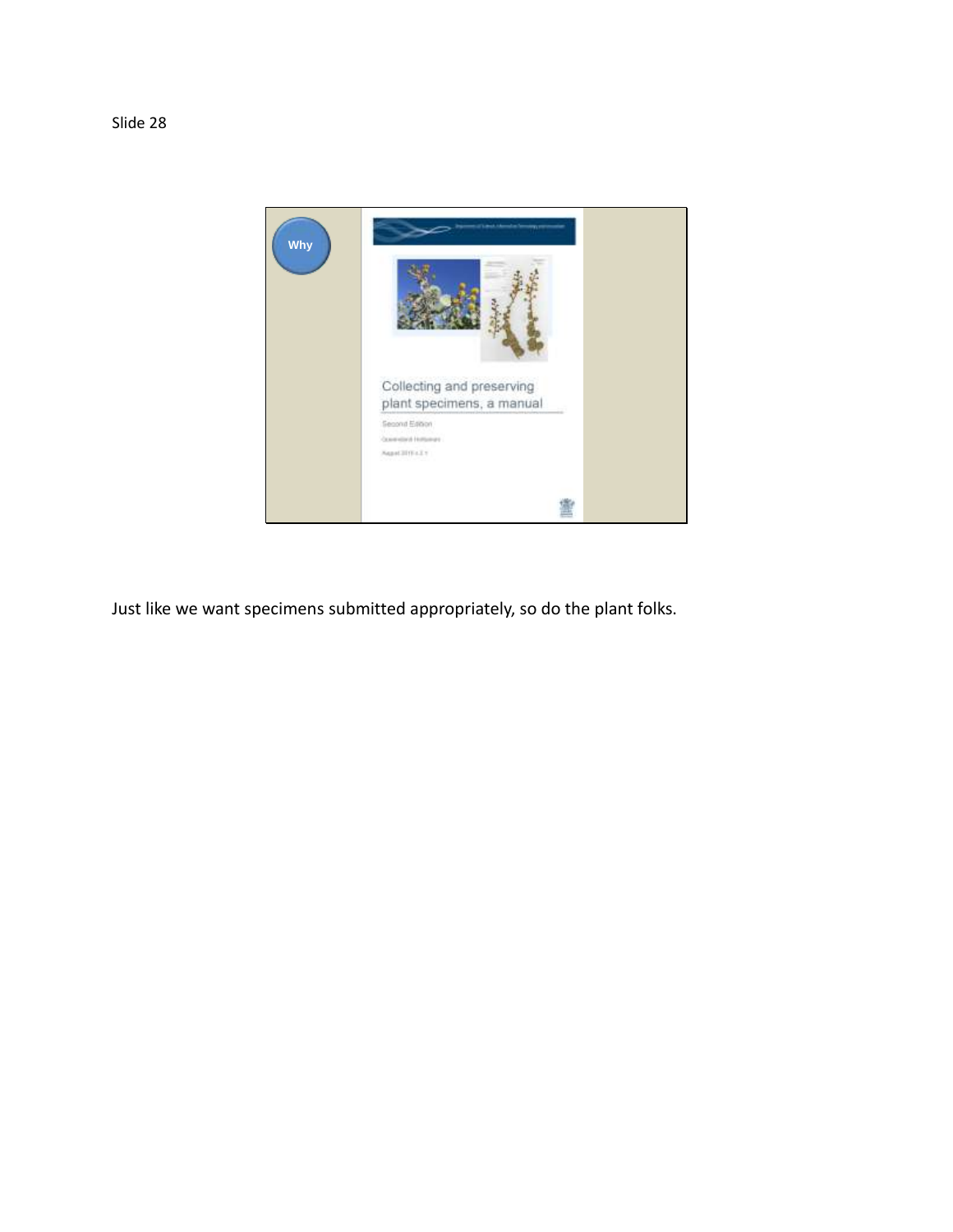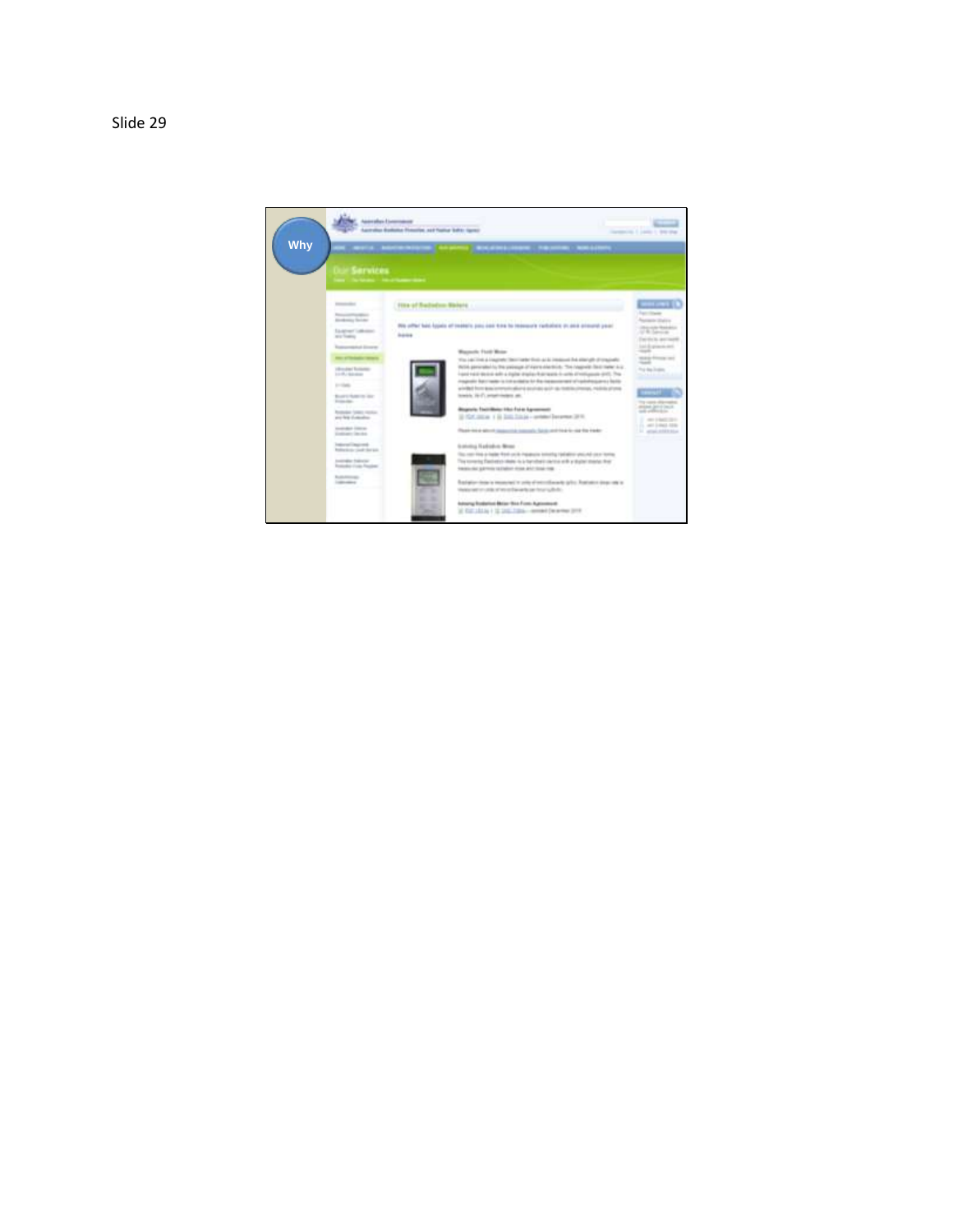

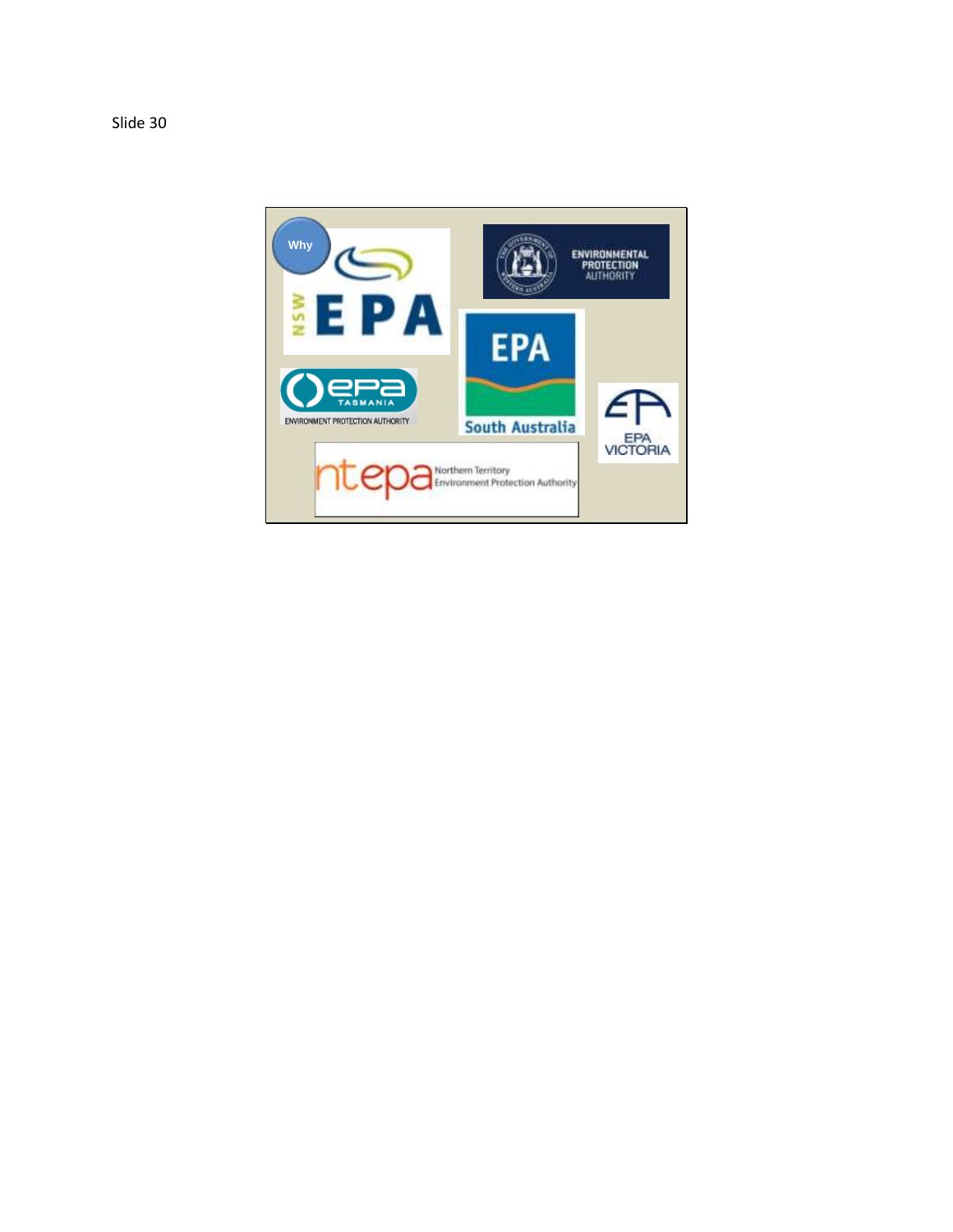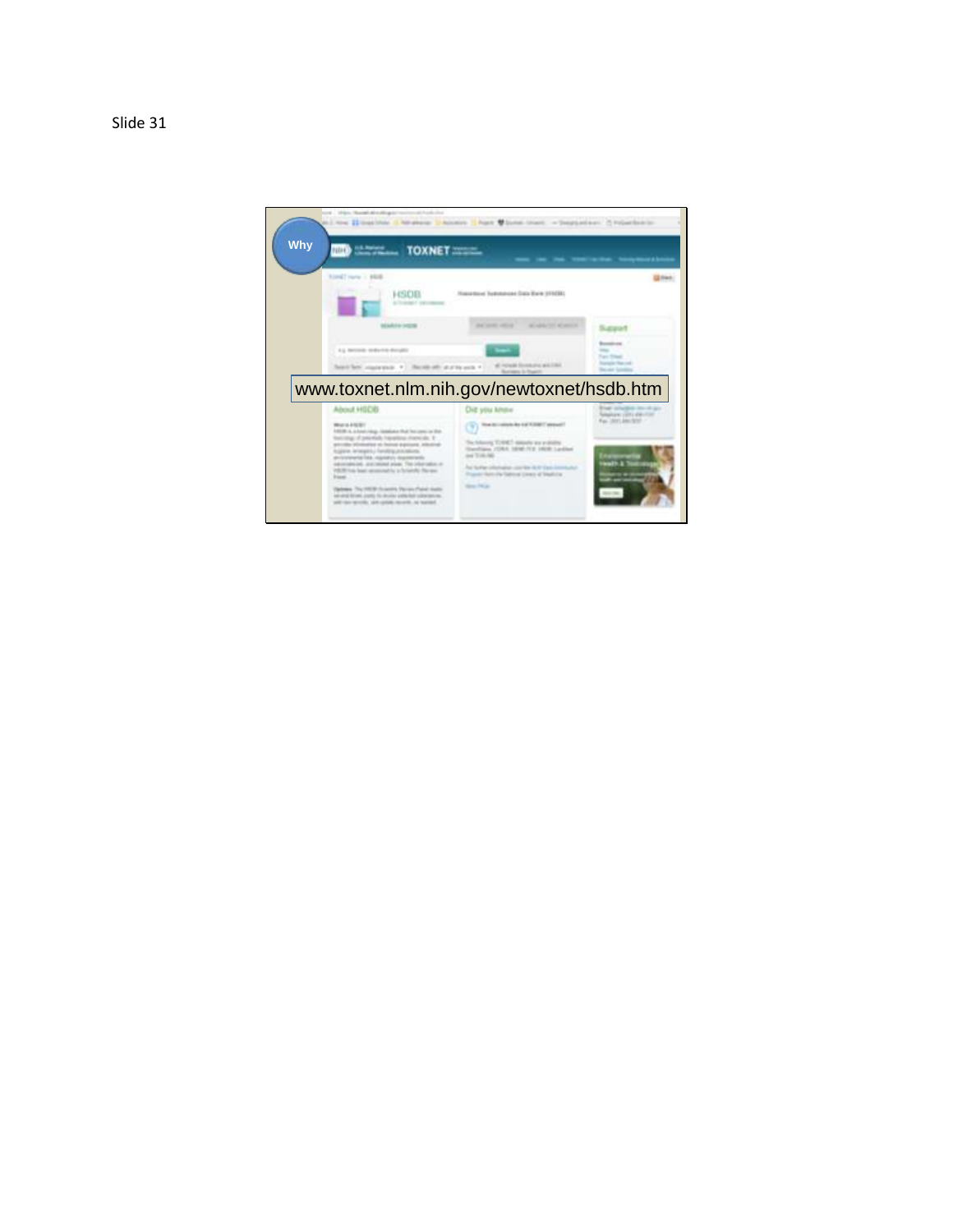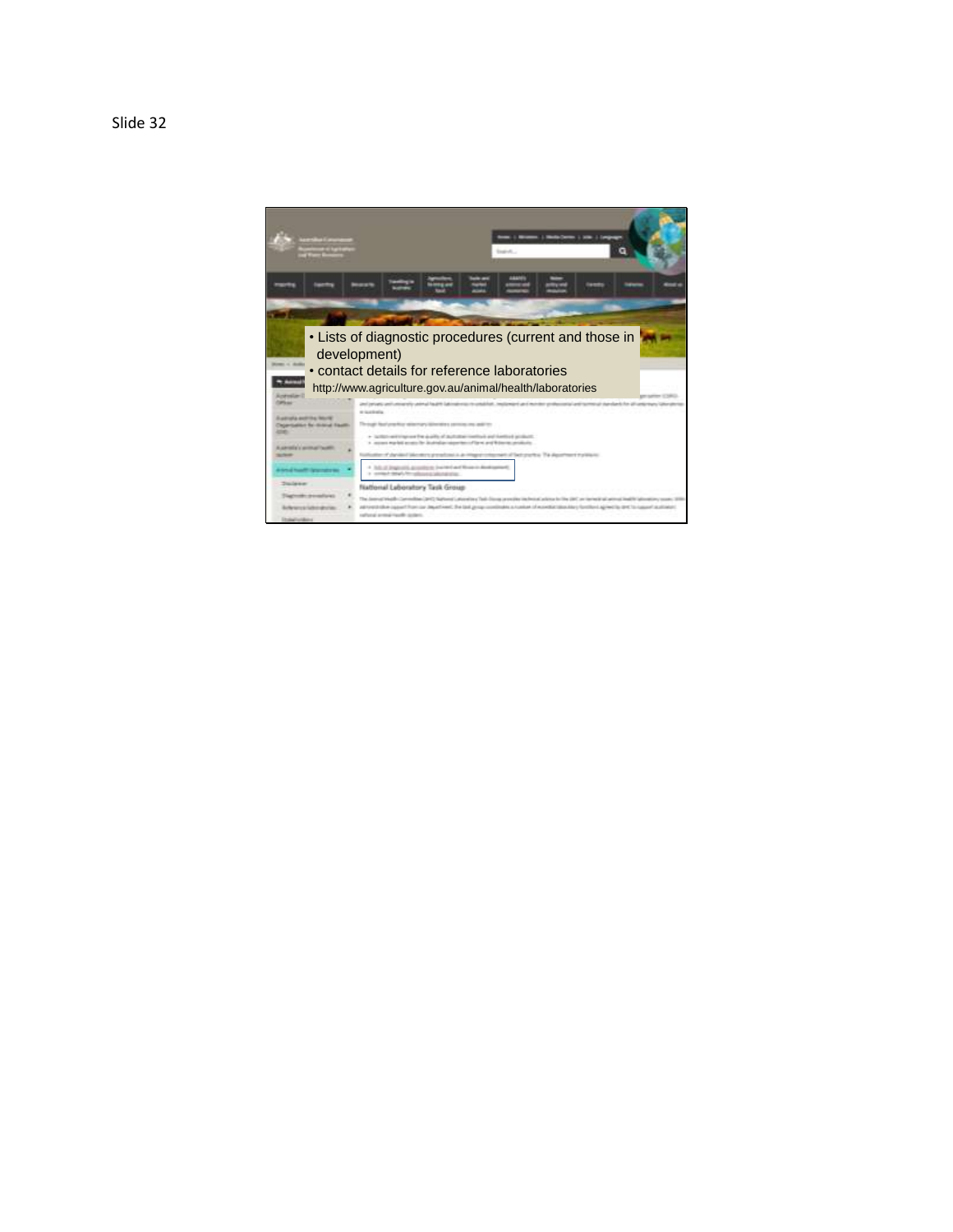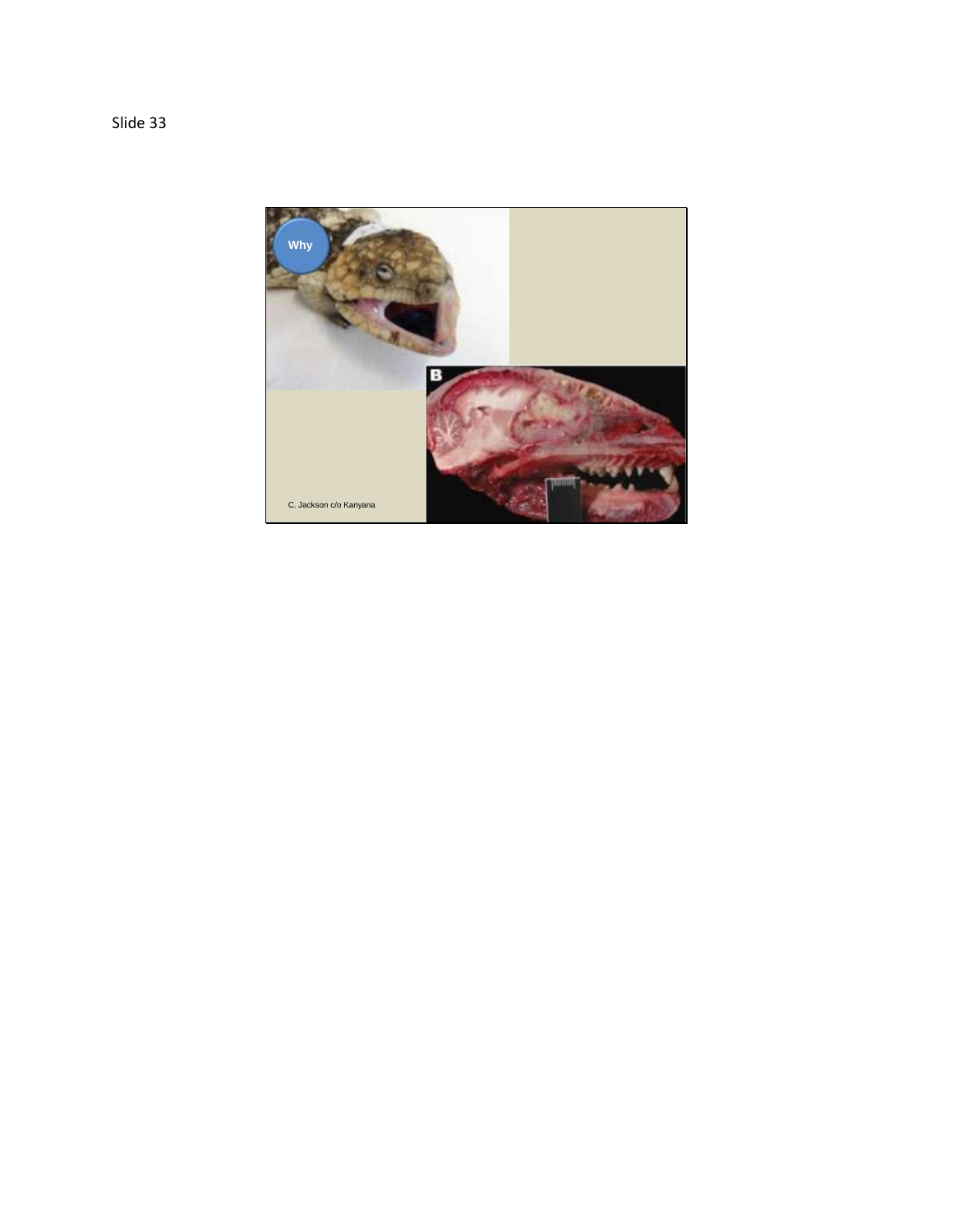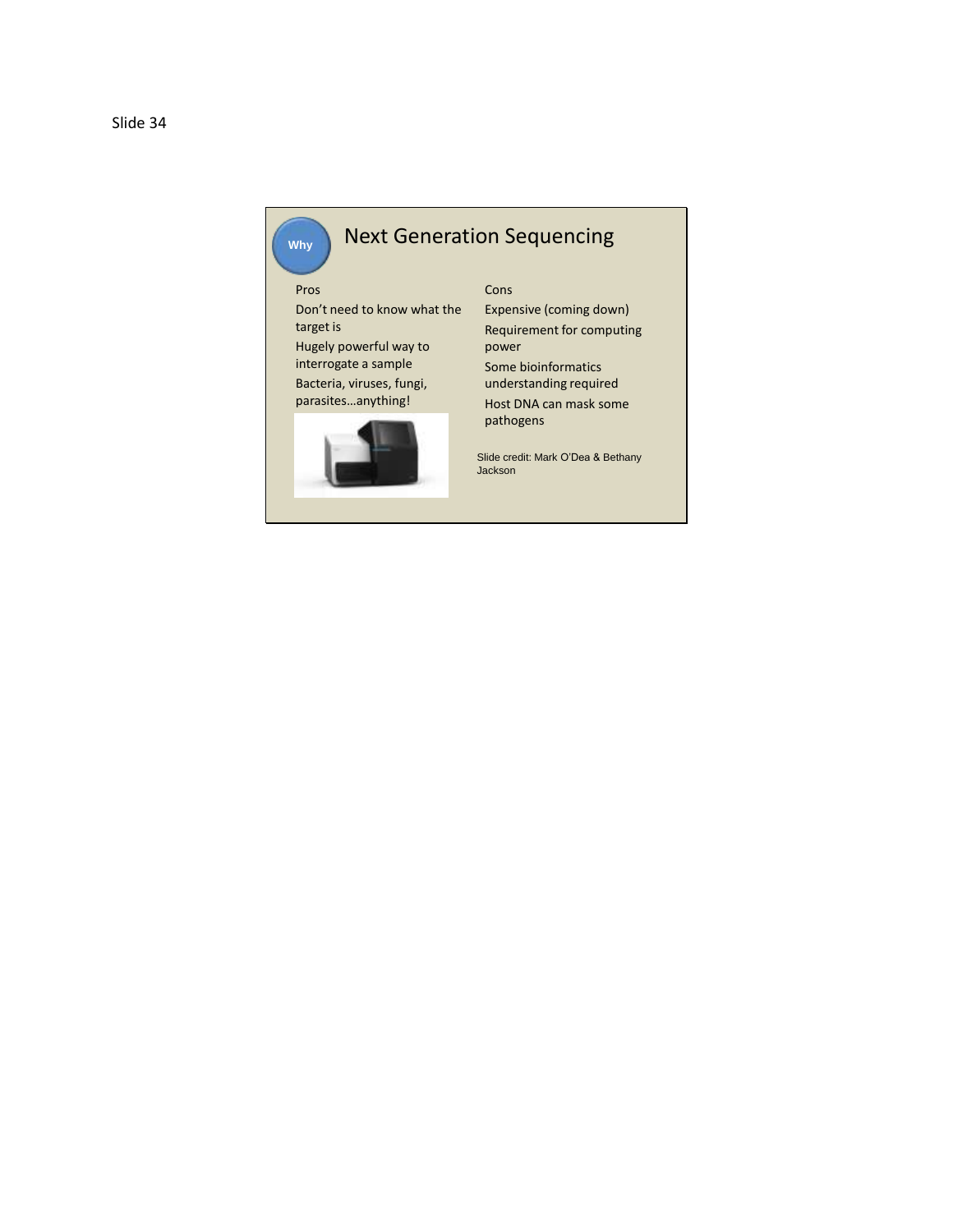## **Why**

• We (UC Davis in collaboration with NIH and UCSF) have, at this point, an algorithm using molecular biology (deg PCR, deep sequencing, RCA etc) to find viruses associated with tumors, so if anyone there has a candidate tumor they want us to work up, let us know!

> Patricia Pesavento papesavento@ucdavis.edu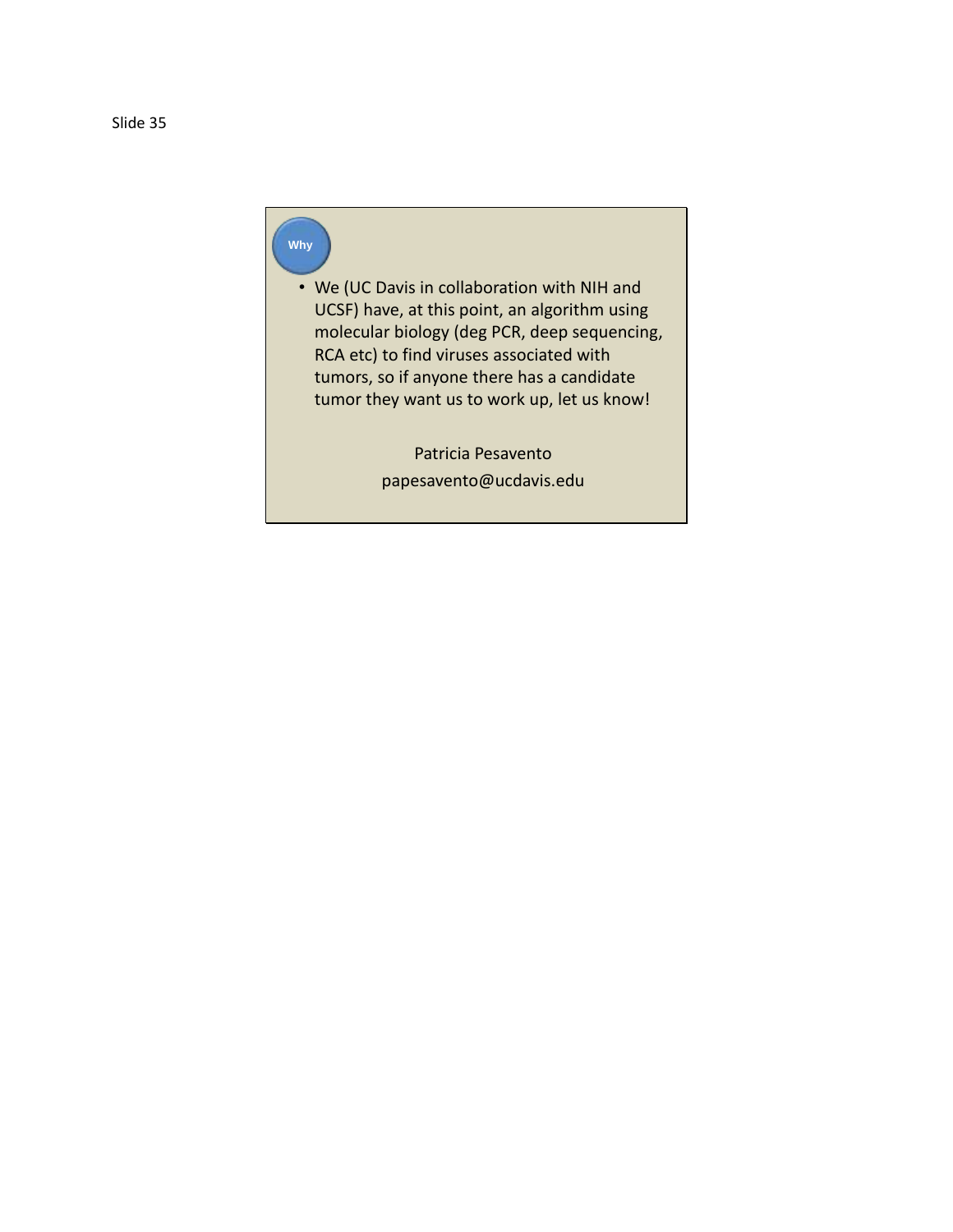

Slide 36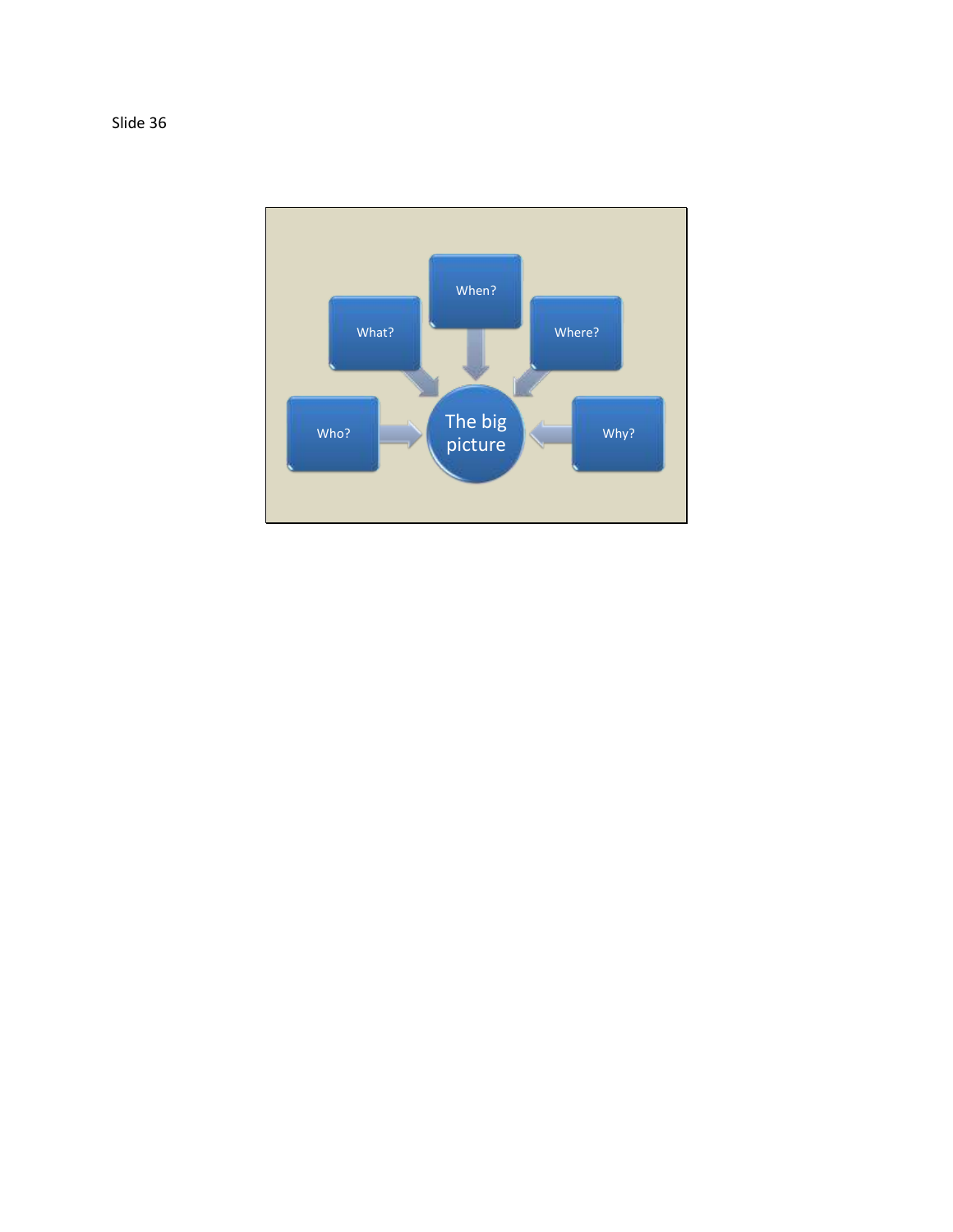

Dr. Richard Rock of the Royal Veterinary College was on hand. By his report, the death rate among animals that became sick was 100% and they died within hours of initial signs. He also explained that epidemiologically the speed of the outbreak was not consistent with an infectious disease which should take time to pass through a herd.